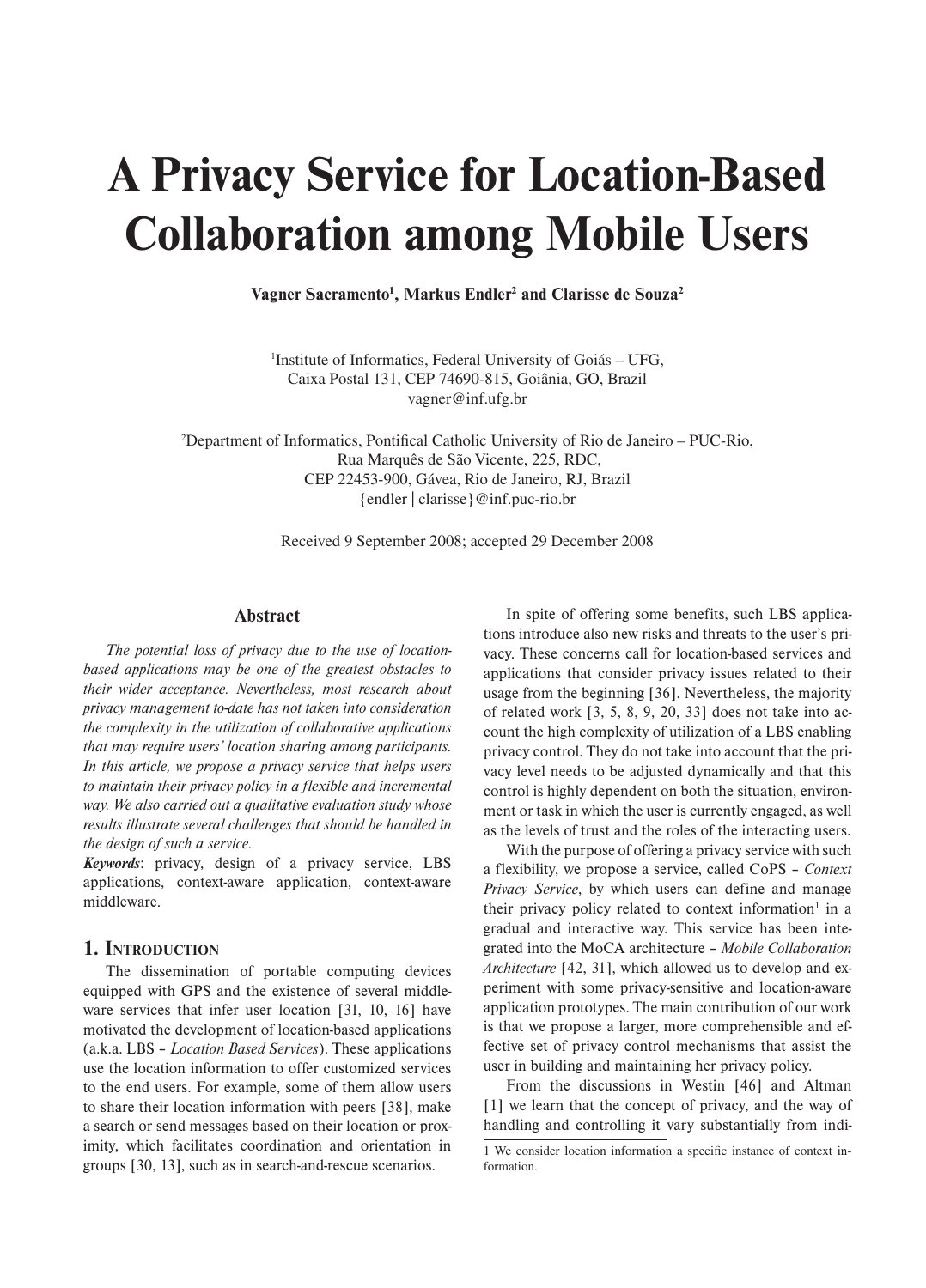vidual to individual. Therefore, we believe that only the affected user is able to properly decide which of his context information can, or cannot, be disclosed, because only himself is able to analyze, according to the situation, the risks vs. the benefits of this disclosure. Hence, the main challenge of the design of a privacy service is not simply to implement the access control to the user's information, but foremost to offer mechanisms that help the user to define and maintain his privacy policy in a gradual and flexible way. In this sense, the main question that guided our research was: How to provide a suitable set of privacy controls that offer flexibility and alleviate the complexity of the configuration and maintenance of the user's privacy policy? In order to deal with this question, we have carried out in-depth research about the challenges and approaches to design a flexible privacy service.

In this paper, we make a general discussion about privacy (Section 2) and derive some basic requirements about privacy management related to location-based applications. We also present our systematic study of related work concerning the design and utilization of technologies used to mediate user interactions, with the purpose of defining a conceptual model and identifying some privacy requirements that may be used as a basis of the development of a privacy service (Section 3). Based on this model and privacy requirements, we have designed and implemented the proposed privacy service (Section 4 and 5). Furthermore, we have carried out a performance evaluation to analyze the robustness of the proposed service, as well as a qualitative study with users to identify how they would utilize some of the privacy controls provided by CoPS (Section 6). The obtained results allowed us to compare our approach with other related work (Section 7) and derive some conclusions (Section 8) about the benefits and risks related to the utilization of location-based application for collaboration and communication.

## **2. CONCEPTS AND DISCUSSION ABOUT PRIVACY**

The notion of privacy is intrinsically associated with each person's individual perception of possible threats to her property, or her physical or moral integrity. This implies that privacy is an abstract and subjective notion, which materializes into a wide range of different, concrete concerns, according to the individual's specific demands in specific situations. Moreover, these demands are usually also related to cultural and social aspects of the user's community.

According to [1, 2], privacy control should neither be static, nor strictly based on rules. He also points out that the current technology's methodology for defining privacy preferences, e.g., users setting once some specific configuration parameters and then having to live conditioned on them, simply does not work. Also, in his theory of privacy, Westin [46] states that "individuals, groups and institutions claim the need of determining when, how and for which purpose information related to them are to be made available for other users".

These concerns raise some questions about how privacy control is being handled nowadays. On one hand, do users in fact have the means of precisely controlling access to their information? On the other hand, how much users really care about their privacy? In the meantime, many companies put a lot of effort into collecting personal information from their client base. They use their consumer profiles, the history of their credit card usage, the web access pattern, etc. in order to recommend new products, create focused marketing strategies, etc. which is a threat to the user's privacy. This is further amplified if the disclosed information is the user's location.

Some researchers [17, 4] have reported some results of polls where users said that they would not be concerned with disclosing their location information if they knew beforehand that the perceived advantages (of this disclosure) are greater than the risks. However, we believe that these users would have a different opinion about privacy if they were exposed to a scenario where they could suffer some form of aggression, such as an hold-up or kidnapping, because their location were disclosed. Therefore, user opinions are usually very dependent on the current perception of concrete risks and benefits which, of course, may change under different circumstances.

# **3. CONCEPTUAL MODEL AND PRIVACY REQUIREMENTS**

In this section, we present the conceptual model underlying our privacy service, which primarily handles privacy issues related to access of user's location information. The model applies also to other sorts of context information, such as computational context, i.e., the state of the device's resources, or quality of the wireless connectivity. We focused our attention on privacy issues related to location information since this kind of information is the one that most stresses the privacy control issues. Therefore, in the remainder of the paper, we will use the terms context and location interchangeably.

In our model, each user is located at a well-defined symbolic place, which is represented by a name, and can change over time. The location information is inferred by a context service, i.e., a location/positioning service<sup>2</sup>, that makes it available to the components of LBS applications. These applications, in turn, use this information to

<sup>2</sup> Recall that most LBS require some symbolic or semantic information associated with a physical position, rather than just its geographic coordinates.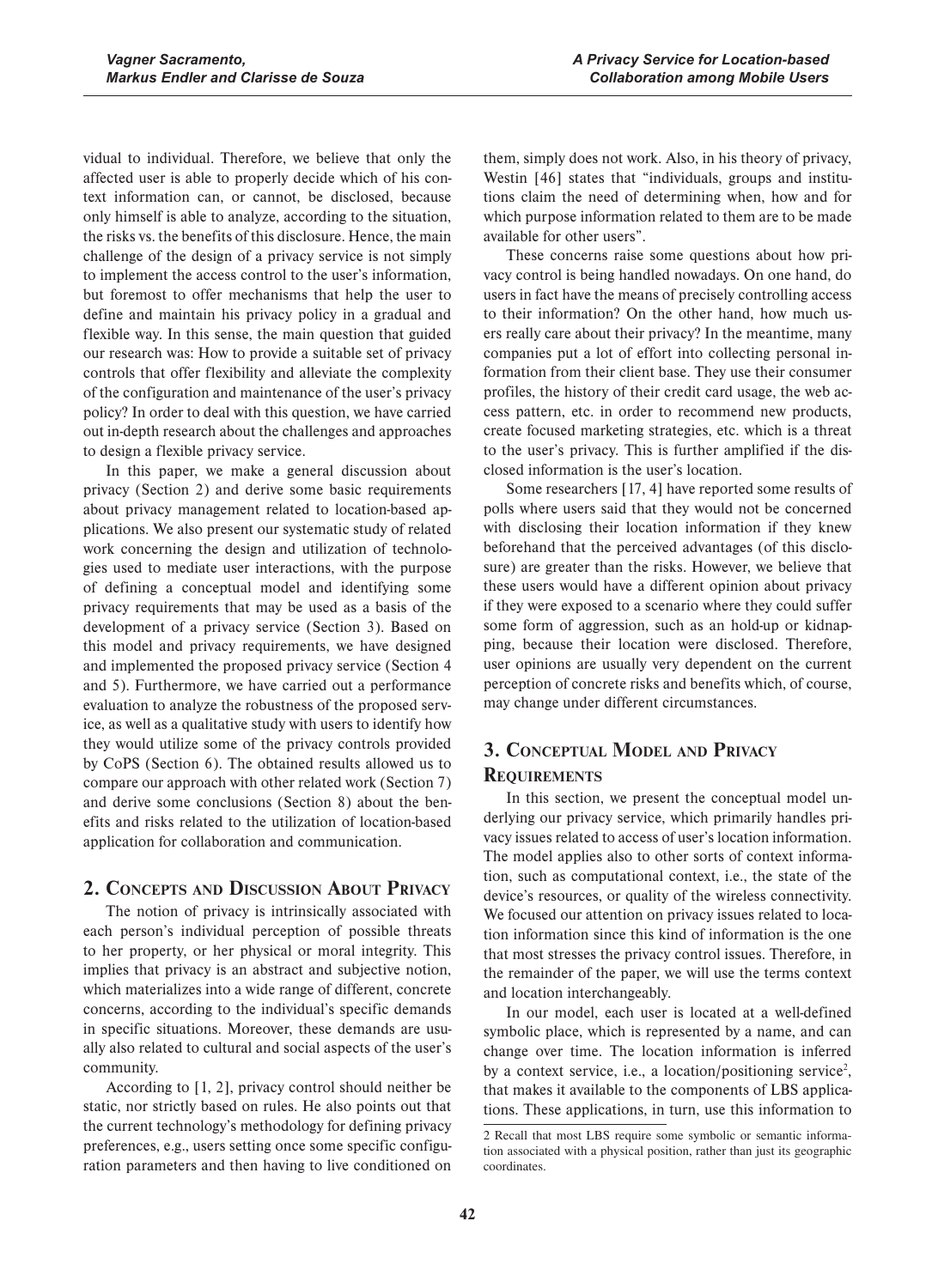provide specific, collaboration-enhancing, services to the 'located' user or her peers, such as detection of user proximity, location-specific media/data access, etc.

The proposed model comprises several entities whose roles are explained as follows:

- *Requester* is a properly authenticated user that requests access to the context (i.e., location) of a *Subject*, which is produced and made available by a context service (or location service);
- Subject is the user whose context/location information is been requested;
- *PolicyMaker* is the user that is responsible for creating or modifying the privacy policy. She may be the Subject or another user, i.e., the model allows policy management both by the owner of the information and by the systems administrator of the organization (e.g., a company, or an institution)
- x *Context/Location Service* is a computational entity responsible for processing the context access requests by the Requesters, publicizing the context information of the Subject, as long as the Privacy Service issues the corresponding authorization for the request.
- LBS *Application* is a distributed software system for communication or collaboration through which a Requester requests access to the Subject's context information;
- x *Privacy Service* is the computational entity through which the Subject controls the access and sharing of her context/location information, according to the rules of the privacy policy defined by the PolicyMaker.

Figure 1 depicts the typical pattern of interaction among the entities of the above described model.



**Figure 1**. Interaction among the Entities.

Initially, the PolicyMaker (e.g., the Subject) defines the privacy policy by using the Policy Management Interface (1). In parallel, and contiguously, the Context/ Location Service receives probed data from sensors and uses them to infer the Subject's location (2). This information, however, will be disclosed (to the Requester), depending on the restrictions specified by the privacy policy. The authenticity of the Requester will be guaranteed by an Authentication Service (not depicted). When the request is received by the Context Service (3), it sends an authorization request to the Privacy Service. According to the privacy policy, the Privacy Service then replies with a "Grant'', a "Deny'' or a "Not Available'' message (4). Based on this reply, the Context Service then delivers - or not - the requested information.

In this model, the user does not need to define her privacy policy before she begins to utilize the LBS application, but can use some pre-defined privacy rules that are stored in the Context Privacy Service. Then, while she is using the LBS application, she can gradually define her own rules through a Privacy Policy Configuration Application and by such she will naturally create her own privacy policy, customized to her current need.

In the model, we assume that the Privacy Service cannot be made responsible for the possible consequences that may arise if the Requester forwards the Subject's context information to other users. As discussed by Grudin [14], the risks of a privacy invasion are not only determined by the means of its access, but are dependent also on the way that the information is stored (where, for how long, etc.) and distributed.

Moreover, we are making the following assumptions in the model: a) the Requester, the Subject and the PolicyMaker have each an unique identity which cannot be forged; b) the Privacy Service is used within a community where the users know each other and have a certain basic level of trust in each other, e.g., employees within a same organization, class-mates, friends, etc.

The use of the privacy service within such a community benefits from the implicit relation of trust and the individual's desire to maintain her reputation, which are essential elements of any social environment. It also helps to identify the possible types of requesters which need to be considered when devising the privacy policies [29].

It is worth mentioning, however, that the definition and user's perception - of a community is an individual notion, and hence may vary from person to person. Therefore, even within a well-defined - or informally perceived - community, a user may feel the need to keep her privacy according to her personal preferences. For example, the Subject may wish to deny or grant access to her location information depending on the identity of the Requester (e.g., her boss, a colleague, etc.), the circum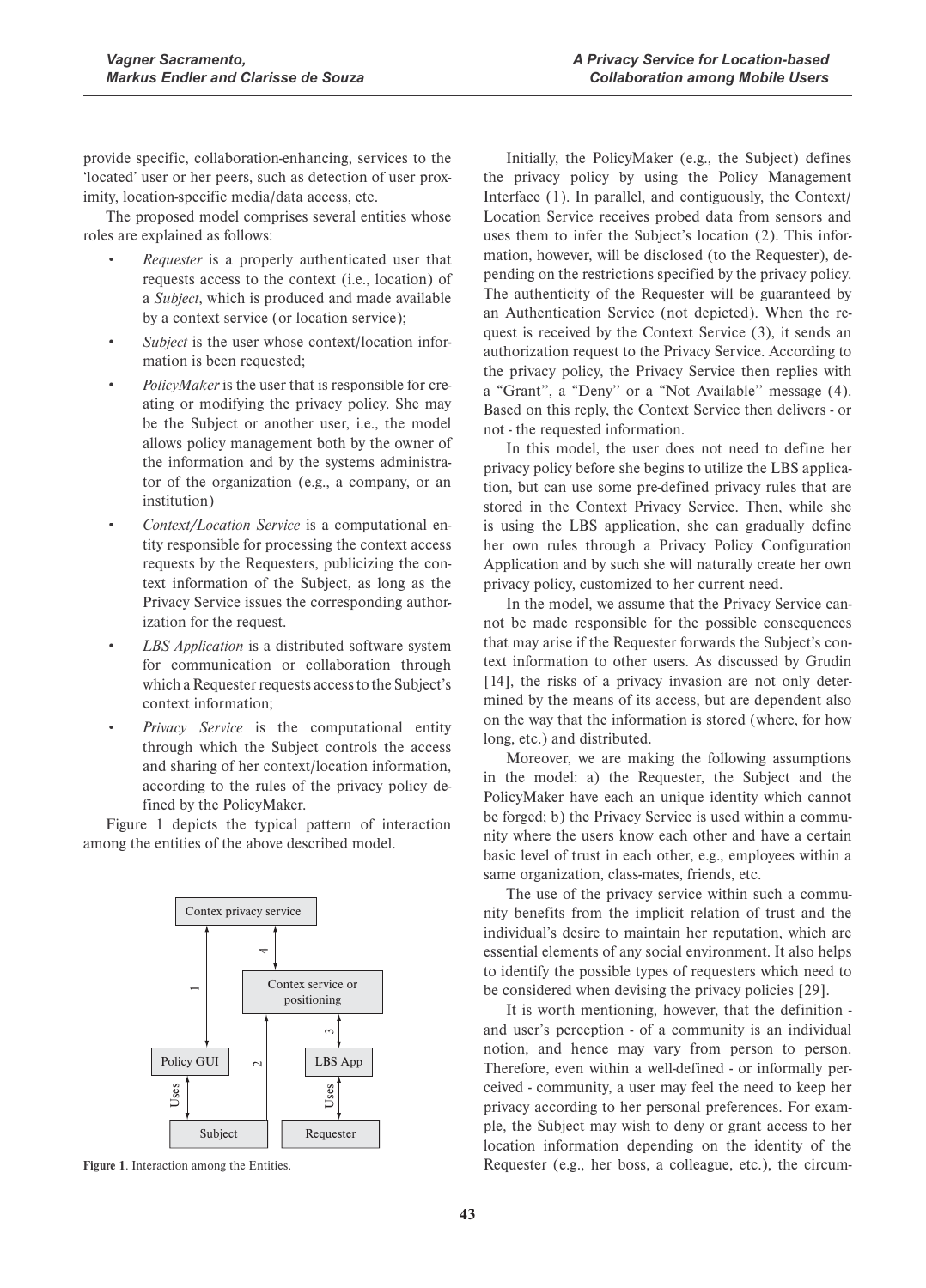stance (e.g., at lunch time, after work, etc.), with different precisions of the location information, etc. Several such needs for fine-tuned privacy control are taken into account in our proposed conceptual model.

### **3.1. GENERAL REQUIREMENTS OF A PRIVACY SERVICE**

From the reults of a user survey [32] and results reported by other research groups - and discussed in [40] - we found that the main goal should be to support easy customization and adaptation of the user's privacy preferences, i.e., the users should be able to gradually refine their privacy policies while they use the service, according to their actual needs. In fact, this main requirement drove several design and implementation decisions of CoPS [40]. In the following we will discuss only the main requirements that we have identified. A more detailed description of the conceptual model and the whole set of requirements can be found in [40].

The main function of a privacy service is not just to implement basic access control for user's context information, but also to provide the user with appropriate means of managing her privacy policy gradually and interactively. In particular, it should help the user to easily define new rules, evaluate how they work in different situations, and allow her to modify and refine them, in order to properly maintain the desired level of privacy. This main requirement can be translated into the following properties of a Privacy Service, some of which have also been advocated by other researchers [22, 33]:

- Hierarchy of privacy policies;
- Different types of access control policies;
- Time-limited Rules;
- Ability to define groups of users;
- Ability to notify Subjects when their context information is queried;
- Detailed record of context queries;
- Temporal and spatial restrictions to context access;
- User-defined privacy profiles for common situations;
- Fine-grained access control.

In order to deal with the privacy needs of users within an organization and individually, the Privacy Service should provide means of organizing the privacy policies in a *hierarchical structure of several levels*. However, based on our observations, we found that the following three levels are sufficient for most LBS applications: a level of organizational policy, a level of user policy, and the default policy level. The organizational policy is defined by the system administrator, and should have precedence over the other levels. Policies at this level are used by the organization to enforce some general privacy control that is stronger than the specific user policies, for example, to ensure that each person's location is always available for applications required in emergency situations, such as guidance to exits during fire-alarms, etc. The user-level policy is defined by the Subject, and should have precedence over the default policy. The latter consists of a *template* of rules (also defined by the system administrator), which are applied to each new user until she creates her own policy. For some users, which do not care to define their own privacy policy, this default policy may be good enough for their daily tasks within the organization. Results presented by other authors [35] indicate that, in fact, most users do not care to modify the default system configurations of LBS applications. Therefore, the existence of a default policy is very important, specially in the early phase of a LBS deployment, since the users are not impelled to immediately set up their own policy, just to have minimal privacy control.

The privacy service should also offer different *types of access control policies*, since there are always users who are either very much or very little concerned with privacy issues, and who may want to adopt a more conservative, a more liberal or a moderate approach concerning the disclosure of their personal information. Our approach was to define three types of policies: Reserved (i.e., conservative), Liberal, and On-Demand. In *Reserved* type, by definition all the requests are denied, except the ones that match any rule which grants the access. In the *Liberal* policy type, all the requests are, by definition, granted except when the request matches a rule that explicitly denies the access. In type *On-Demand*, the final decision (Deny or Grant) for each request is determined interactively, by demanding an explicit input (e.g., Yes/No) from the Subject.

For each type of access control policy, the Policymaker can define a set of rules that determine under which circumstances the Subject's context information will be disclosed, and he can choose any of the following outcomes: "Grant" or "Deny" (but not both), "Not Available" or "Ask Me". In addition, the Policymaker (i.e., the Subject) may choose not to define any rule initially, and by such allow the Subject to use the On-Demand policy type, to gradually and interactively define her privacy control.

During the creation of a rule, the Policymaker should also be able to specify the *form of notification* (e.g., e-mail, SMS) that is to be sent to the Subject each time that the Privacy Service receives a request. This functionality also establishes an implicit social protocol among the users, which may help to prevent some malicious actions [23]. The simple fact that the Requesters are aware that the Subject *may* receive notifications of any access attempt can be a strong inhibitor of privacy violation actions.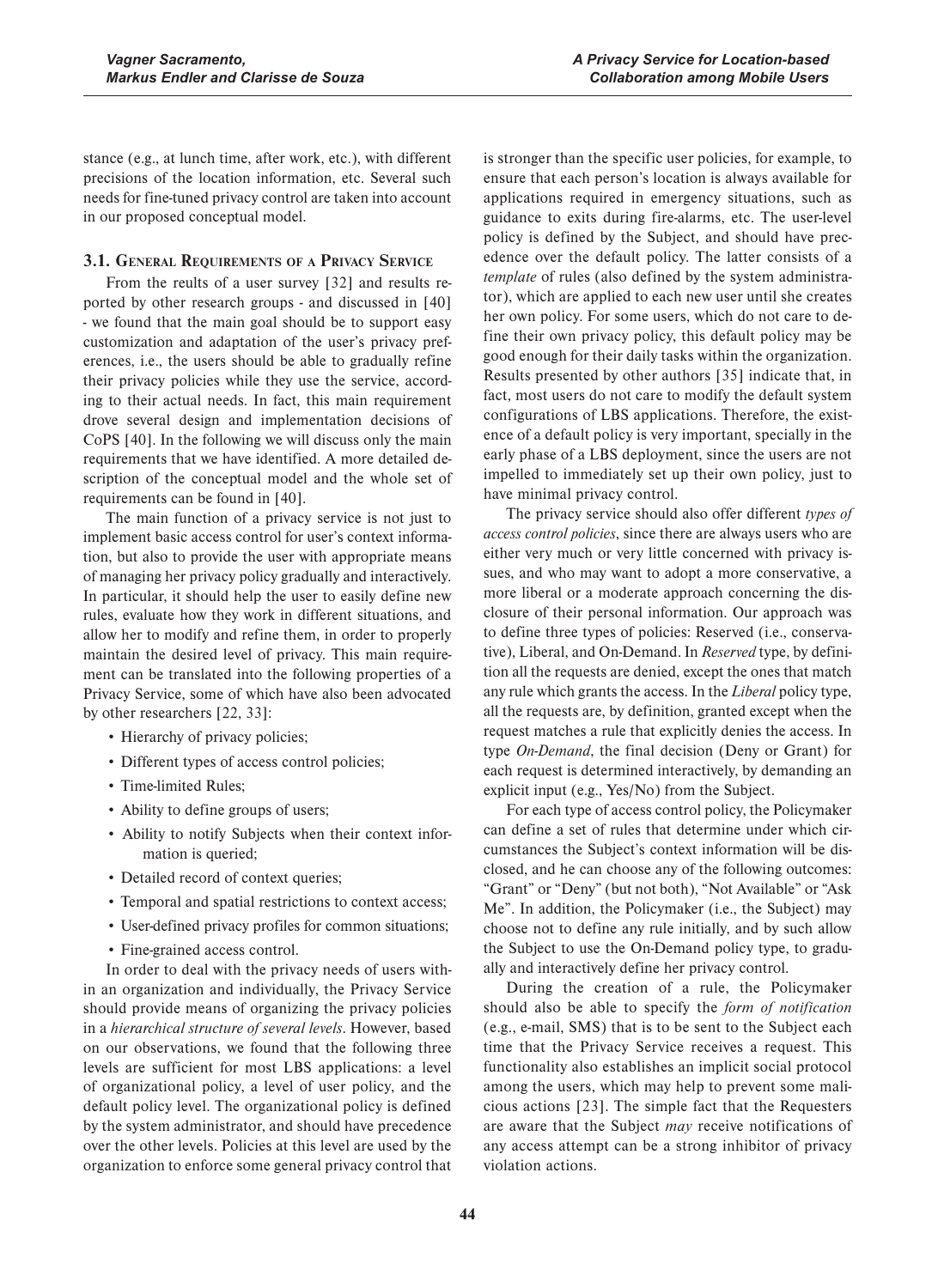As a means of supporting flexible access control, the Privacy Service should also allow the Policymaker to adjust the *temporal and spatial granularity*, and the *precision* of the disclosed information. For example, consider a scenario where user John would like to share his location information with his classmates, so that the group members can coordinate their activities using a LBS application such as *Friend Finder*. But maybe John does not feel very comfortable of sharing his exact location. In this case, he could adjust the spatial granularity of his location information: instead of disclosing the information at the granularity of rooms (e.g., inside room RDC512), it would be disclosed at the granularity of buildings (e.g. inside the RDC building). John could also set the temporal granularity (i.e., a temporal restriction), by specifying that his location information is to be disclosed only during a specific time period (e.g., Mondays to Fridays, nine-to-five), and only to a specific group of users. Moreover, he could specify also the precision (*freshness*) of the information to be disclosed, e.g., instead of his current position, the service should disclose the location where he was 30 minutes ago.

According to Goffman [12], users assume different roles in their social interactions. This makes us believe that some users may wish to define their privacy control policy according to their current role, task or activity. Some of these modes, e.g., "relaxing", "in a meeting", are possible values of an activity context, which only the user himself can precisely define. Moreover, it is likely that the user might want to define a specific privacy control policy for each such role/context. In order to fulfill this requirement, the Privacy service should allow the Policymaker to create *Privacy Profiles*, where each profile defines the access control rules for a specific role or activity context. For example, when the Subject would manually select the profile "in a meeting", this would enable only the rules of this profile, i.e., the privacy policy that the user wants for this specific situation or activity.

In order to increase flexibility, the Privacy Service should provide *fine-grained access control* where more specific rules have precedence over more generic rules. Hence, the service should implement a deterministic criteria for identifying the most specific rule to be applied for a given request. Through this fine-grained access control, the user could, in each rule, specify a restriction or an action to be executed when evaluating a request from a specific group or individual. For example, for each rule, the user can specify a different form of notification, adjust the granularity of the information to be disclosed, restrict the access for a specific group of users and for a specific pre-defined time interval.

# **4. COPS ARCHITECTURE**

In this section, we briefly describe the architecture of the developed service for privacy control, (CoPS – Context Privacy Service), which addresses the privacy requirements presented in Section 3.1. The architecture of CoPS, illustrated in the Figure 2, offers a fine-grained access control, which enables the user to create and manage her privacy rules gradually, while using the LBS application.

In general lines, CoPS consists of a server and two client APIs. The server manages the access to the context information and the APIs implement the protocols for interaction with the CoPS server. The API *Context Access Authorization (CAA)* is used by the context (or location) service to send authorization requests (for access to the user's context/location) to CoPS . The API *User and Policy Management (UPM)* is used by the application clients of the Subject and the Requester to access and analyze logs, verify the consistency of the privacy rules, among others.

The interaction between these elements, illustrated in Figure 3, is similar to the one described in Section 3. The main differences are the use of the APIs *CAA* and *UPM* and the implementation of the user authentication as part of the privacy service. In the current implementation, the Requester authenticates himself at CoPS (3) to validate his/her identity. This authentication is performed through component *DUMAC* (Dynamic User Management and Access Control), shown in Figure 2, which generates a session token that is used to create a User Identification Token (UIT) for future requests. The UIT is a hash of the session token, and is carried on every request sent by the LBS application in order to certify that the user has already been authenticated. Both the request arguments and the token are relayed to CoPS by the context service in order to solicit access to a Subject's location (5). The implementation details of the generation and distribution of the user's session tokens are explained elsewhere [41].



**Figure 2**. General CoPS Architecture.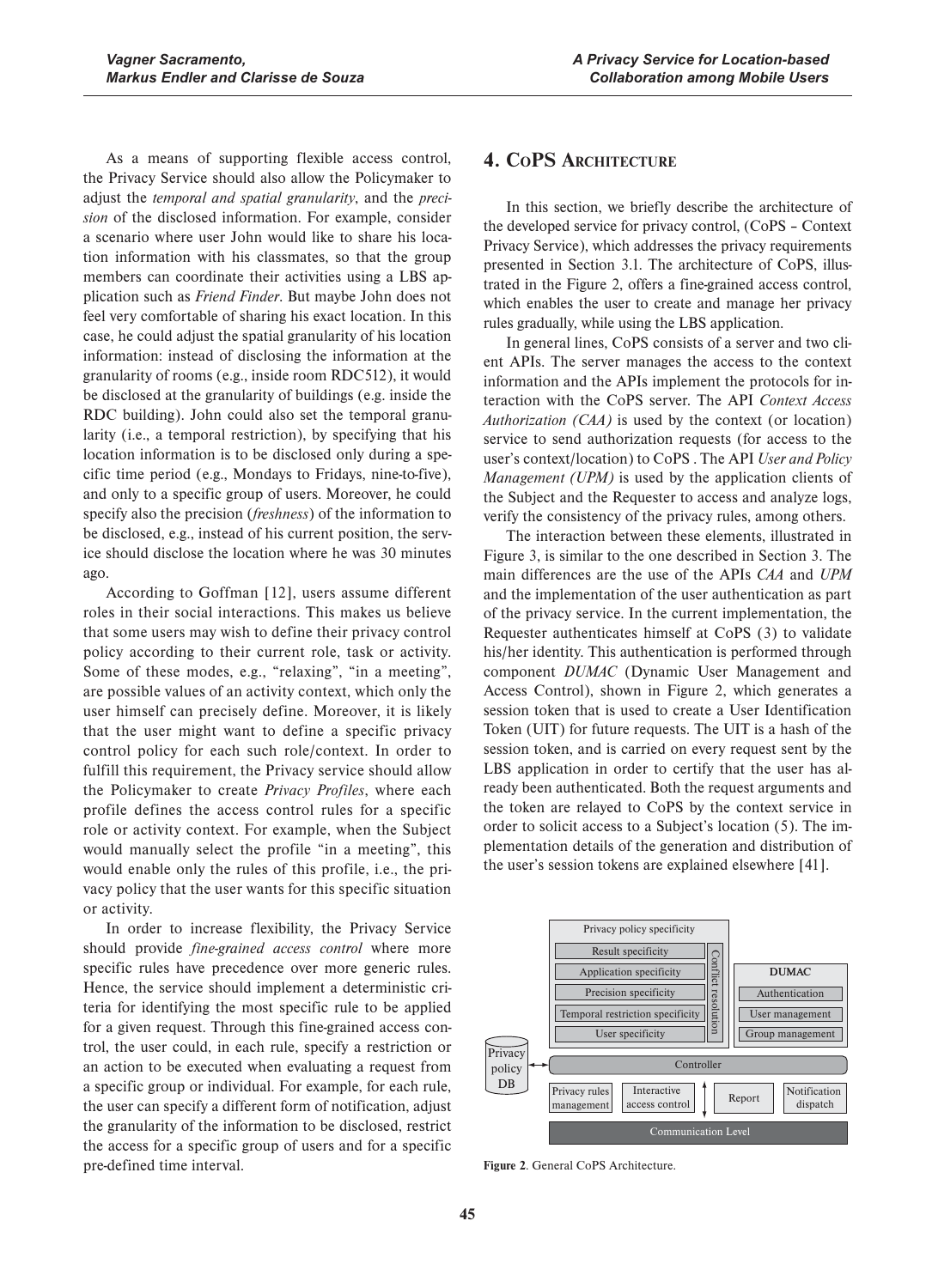

**Figure 3**. Interaction among client and server.

The component *Communication Level*, depicted in Figure 2, provides interfaces for synchronous and asynchronous communication of either plaintext or encrypted data using the SSL (*Secure Socket Layer*). All requests that reach the *Communication Level* are relayed to component *Controller* which identifies the type of request and interacts with the other components in order to execute the corresponding action.

The components *Notification Dispatch* and *Interactive Access Control* are used by component *Privacy Policy Specificity* to send to the Subject, respectively, access notifications and authorization inquiries, the latter asking for a Subject's final decision regarding a request. This inquiry happens if the user has adopted an On-Demand access control policy, or when the action associated with a selected rule is "Ask Me". In response to this inquiry, the Subject shall reply with a *Grant* or *Deny*, and may configure CoPS to store this decision as part of his/her privacy policy, so as to avoid repeated inquiries in future requests.

The central components of the architecture, however, are *Privacy Rules Management* and *Privacy Policy Specificity*. They are used for processing the requests regarding rule management and modifications in the configuration of the user's privacy policies. Some of their main responsibilities are: management of the hierarchical privacy policies, management of user groups, handling of temporary privacy rules, perform the basic operations of rule management (e.g., inclusion, removal, etc.), among others.

### **4.1 STRUCTURE OF THE PRIVACY RULES**

The structure of a CoPS privacy rule is composed of several fields. Any privacy rule is associated with a default access policy type (Liberal, Reserved or On-Demand) chosen beforehand by the PolicyMaker. The proposed rule fields and their semantics are described as follows:

x *Policy Maker, Subject and Requester*: as described in Section 3.

• *Context Variable*: The specific type of context data being requested from the Subject or its device (e.g., symbolic location, IP Address, MAC-address, energy level, etc.).

• *Application*: List of application names that can be used by the Requester to access the context variable. The wildcard "\*" represents any application.

• *Precision*: Specifies the value precision of the context variable (e.g., for the symbolic location information, this could be the spatial precision like state, city, ZIP code, building, room, etc.).

x *Temporal Restriction*: Date and time interval restrictions for disclosing the context information (e.g., weekdays, from 9 AM to 6 PM).

x *Freshness*: Specifies the freshness of the disclosed context information (e.g., location 15 minutes ago, or current location). The default value is 0 minute.

• *Timestamp*: Specifies the time in which the privacy rule has been created. This field is used to resolve possible conflicts among the rules.

• *AccessPolicy*: Represents the type of access policy (e.g., Reserved, Liberal or On-Demand) that this privacy rule is associated with.

• *Policy Level*: One of the three possible hierarchical levels of a rule: "organization", "individual" or "default".

• *Result*: Outcome of applying this rule to a request. Possible values are: "Not Available", "Ask Me", "Grant" and "Deny".

• *Notify Me*: The means by which the PolicyMaker wants to be notified when the rule is applied. The options available are "NoNotification", "E-Mail", "ICQ", "MSN" or "SMS".

### **4.2. GROUP DEFINITIONS**

Group(s) definitions provide an additional facility for the management of privacy rules and also decrease the processing effort during evaluation of the requests. The *Subject* or *Requester* fields of a privacy rule can either hold a userID or a groupID.

There are two general categories of groups: *administrator* and *user-defined* groups. The first ones are structured groups, which reflect the hierarchical structure of the organization, and define the corresponding user roles, similar to RBAC [43]. Groups at a higher hierarchical level include all groups at a lower level, e.g., at University PUC, the group "puc.employee" comprises the groups "puc.employee.staff" and "puc.employee.prof'', of which the latter in turn contains the group "puc.employee.prof.cs''. The second category, *User-defined* groups, are arbitrary lists of userIDs without any structure, similar to *buddy lists*.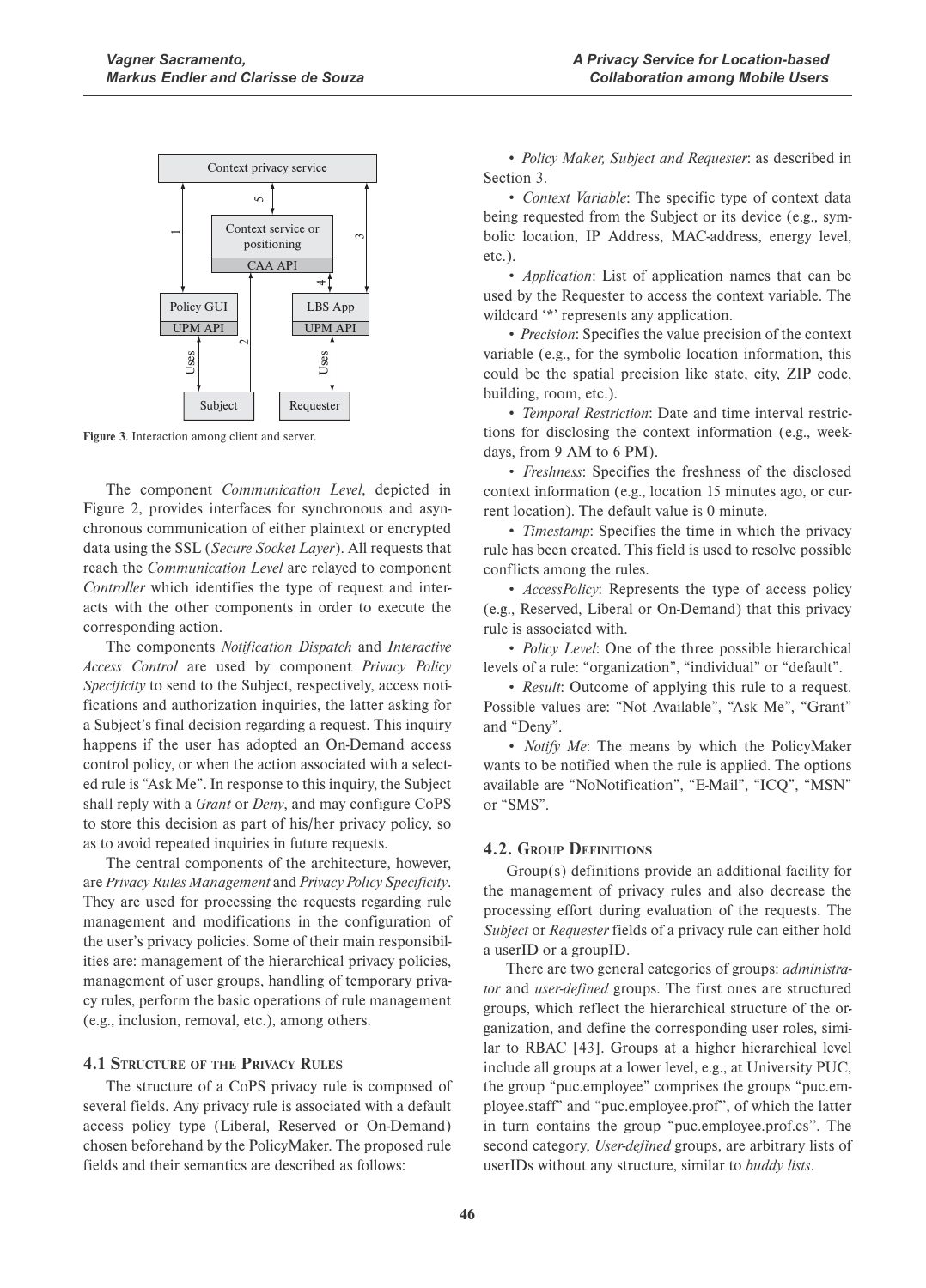### **4.3. PRIVACY POLICY EVALUATION**

During the evaluation process, more than one rule may match the request, for many reasons. For instance, when the requester belongs to several groups mentioned in field "Requester" of some rules (e.g., "Alice" belongs to groups "Coworker"and "MyFriend"), then all these rules match the request. CoPS' specificity algorithm aims to determine the *most specific* privacy rule that applies to a request and, if necessary, resolve possible conflicts among the rules.

The specificity algorithm works as follows: Given a set of rules previously selected (by the engine) to evaluate a request, the algorithm identifies the most specific rule of the set by comparing their structure fields in the following order of priority: *Subject*, *Requester*, *Context*, *Temporal Restriction*, *Precision*, *Application* and *Result*. When comparing rules with respect to a field, only the ones with the most specific value in this field are selected for the further specificity analysis, while all other rules are not considered for selection. This way, even if two or more rules have different relative specificity (i.e., they differ in two or more fields) the algorithm can identify the most specific rule analyzing these fields according to their priorities. For all fields, the wildcard symbol "\*" may be used, with the meaning "least Specific".

For the specificity of the *Subject* and *Requester* fields, privacy rules mentioning an individual user (e.g., "Alice") are more specific than rules containing a user-defined group (e.g., "MyFriend"), which in turn is more specific than the ones mentioning an administrator-defined group. The administrator-defined group specificity follows the usual interpretation of a hierarchy: groups at a lower hierarchy level are more specific than groups at a higher level (e.g., "puc.employee.prof.cs" is more specific than group "puc.employee.prof").

The same hierarchy-induced specificity applied to the administrator-defined group is used also for the *Precision* field. For example, when comparing rules concerning location information, the most specific ones are those where field *Precision* mentions the lowest level in the locationhierarchy, e.g., "country.state.city.zip" (level 4) is more specific than "country.state.city" (level 3). Two or more privacy rules can be at the highest level of specificity with regard to their *Precision* field if they have the most specific value, and are at the same level in the hierarchy. When this happens, the next field (according to the priority) of these rules is compared to identify the most specific rule. In order to allow for such specificity analysis the developer of the Context Service has to define the syntax (e.g., campus. building.floor.room) of the name hierarchy for this specific field, which is a configuration parameter of CoPS .

The field *Temporal Restriction* represents the time interval and date at which the Requester is granted or denied access to the context information, depending on the access pol-

icy approach used (Liberal or Reserved). This field is very useful when the user wants to restrict the access in some special situations (e.g., at lunchtime or at working hours). The specificity for this field is evaluated in three phases: (1) select the rule(s) that match the time and date of the request; (2) identify the rule with the largest time interval and check whether the time interval of the other rules are its proper subsets (e.g. Temporal Restriction "Feb 5, 10:30 AM-2:00 PM" is a proper subset of restriction "Feb 5, 10:00 AM-6:00 PM"). Rules are considered to be at the same level of specificity either if they have identical time intervals, or if the time interval is not a proper subset of the largest time interval; (3) select the rule with the smallest time interval, when they are not at the same level of specificity.

With regard to the field *Application*, the specificity criterion uses only two possible levels: any application (represented by "\*") and a list of applications. Finally, if all previously considered fields are at the same level of specificity, the *Result* field is the one used to select the most specific rule to evaluate the request. The possible values for this field are: "Not Available", "Ask Me" and "Grant" (or "Deny"). The "Not Available" result has precedence over "Ask Me", which in turn has precedence over the others (i.e., result "Not Available" is more specific than "Ask Me", which in turn is more specific than "Grant" and "Deny"). The reason is that "Not Available" implicitly means "Deny" and "don't let Requester know it", while "Ask Me" may be interpreted as "Deny" or "Grant", depending on the Subject's mood. A conflict is detected when there is more than one rule with a result "Not Available" or "Ask Me", or when all rules have either a "Grant" or "Deny" result. In this case, the last rule with highest specificity created by the PolicyMaker will be selected. It is necessary to define a deterministic choice for these situations because the conflicting rules may have different notification methods and only a single rule must be chosen to evaluate the request.

The privacy service was designed to be largely independent of the set of relevant context types. So, it would be possible include new rules which mention new/different parameters in all fields of a privacy rule, except for those that have explicit value restrictions such as "Result", "Privacy Level". The specificity algorithm implements the matching between the registered privacy rules and a request considering only the values of the Rule's parameters and Request structure, independent of their semantics.

### **4.4. PRIVACY POLICY EVALUATION EXAMPLE**

In this section, we show an example of possible privacy rules for user Bob, assuming that the Reserved policy has been chosen as default, i.e., whenever a request does not match any rule, it will be denied. These rules (shown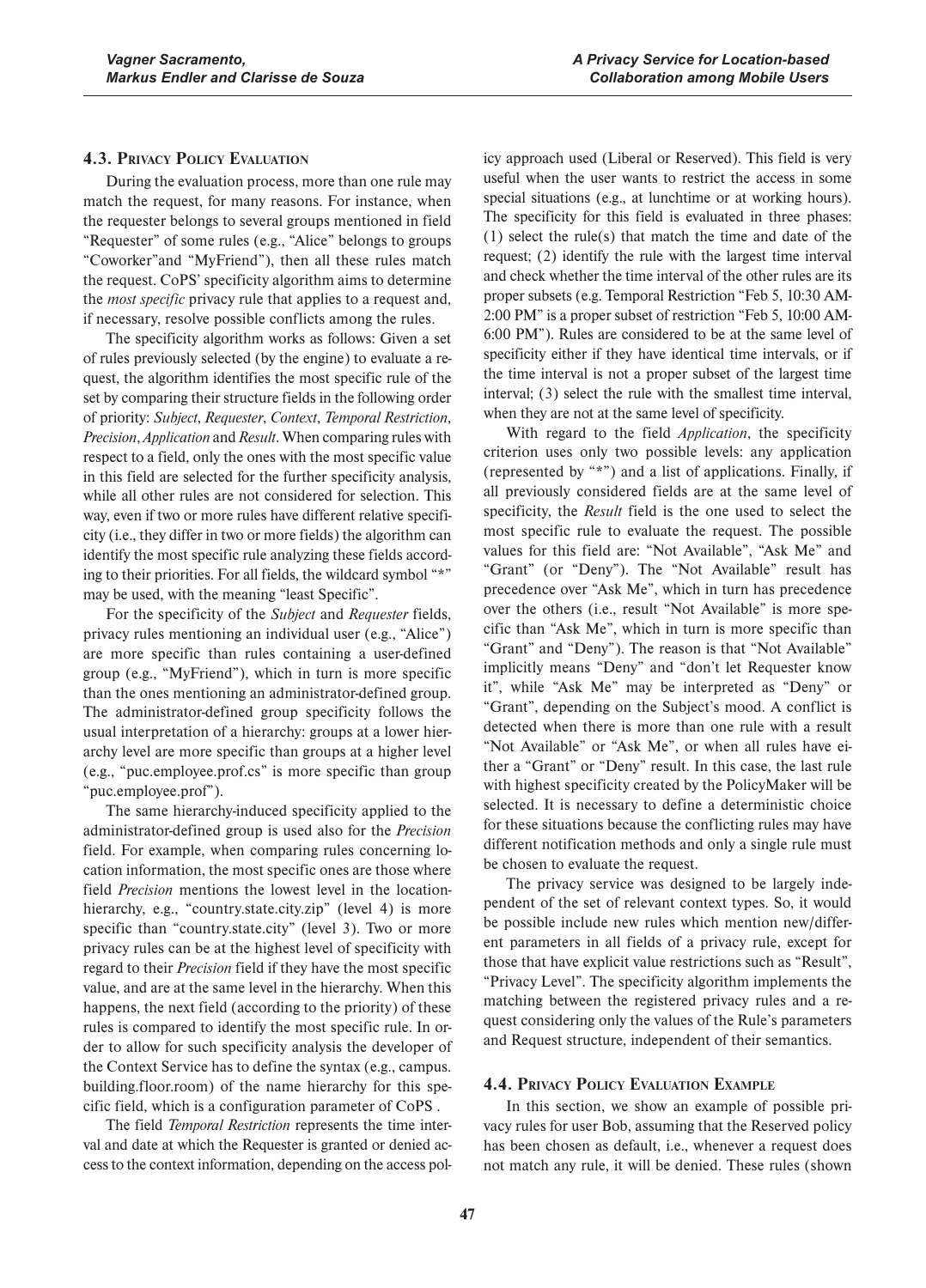**Table 1**. Example rules.

| <b>Rules</b>   | <b>Access</b><br>policy | <b>Subject</b> | Requester       | <b>Context</b><br>variable | <b>Temporal</b><br>restriction | Precision                               | Application |    | <b>Result Freshness</b> | <b>Policy</b><br>Level | <b>Notify Me</b> |
|----------------|-------------------------|----------------|-----------------|----------------------------|--------------------------------|-----------------------------------------|-------------|----|-------------------------|------------------------|------------------|
| R1             | Reserved                | Puc. Student   | Puc.<br>Manager | Location                   | $\star$                        | puc                                     | Ap1         | G  | $\boldsymbol{0}$        | $\mathbf{O}$           | e-mail           |
| R <sub>2</sub> | Reserved                | <b>Bob</b>     | Puc.<br>Student | Energy                     | 09:00 AM to<br>06:00 PM        | $\star$                                 | $\star$     | G  | 5                       | U                      | ICQ              |
| R <sub>3</sub> | Reserved                | <b>Bob</b>     | My<br>Friend    | Energy                     | 09:30 AM to<br>12:30 AM        | $\star$                                 | $\star$     | G  | $\boldsymbol{0}$        | U                      | ICQ              |
| R4             | Reserved                | <b>Bob</b>     | Coworker        | Energy                     | 11:00 AM to<br>02:00 PM        | $\star$                                 | $\star$     | NA | $\boldsymbol{0}$        | U                      | No Notify        |
| R <sub>5</sub> | Reserved                | Bob            | Coworker        | Location                   | 09:00 AM to<br>12:00 AM        | $\star$                                 | $\star$     | G  | $\boldsymbol{0}$        | U                      | No Notify        |
| R <sub>6</sub> | Reserved                | Bob            | Alice           | Location                   | 09:00 AM to<br>11:00 AM        | campus.<br>building                     | $\star$     | G  | $\mathbf{0}$            | U                      | <b>MSN</b>       |
| R7             | Reserved                | <b>Bob</b>     | Alice           | Location                   | $10:00$ AM to<br>04:00 PM      | campus.<br>building.<br>floor.<br>room. | $\star$     | G  | 15                      | U                      | e-mail           |

in Table 1) determine how and when Bob's location and energy context variables will be disclosed. In this example, we also assume the existence of some *user-* and *administrator-defined* groups (Bob's and PUC's groups are shown in Table 2), which are mentioned in some of the rules.

Table 2. Assumptions about User Groups

|                | <b>Assumptions</b> |                        |  |
|----------------|--------------------|------------------------|--|
|                | Group              | <b>Members</b>         |  |
| user-defined   | Bob.MyFriend       | Bob, Alice, John       |  |
|                | Bob.Coworker       | Alice, Jane, John      |  |
| administrator- | Puc.Student        | Bob, Alice, Jane, John |  |
| defined        | Puc.Manager        | Jane, Paul             |  |

Through some scenarios, we will now explain how the privacy rules are selected and used to evaluate a request, using the algorithm explained in Section 4.3.

As already mentioned, the rule to be applied to the request is always the most specific one, and comparison of the rule's specificity takes into account the fields *Subject*, *Requester*, *Context*, *Temporal Restriction*, *Precision*, *Application* and *Result*, in this order. Thus, the algorithm compares the values in the corresponding columns (from left to right), and as soon as one (or several) rules have a more specific value in one of the columns, they are candidates for further comparison.

**Scenario1:** If Jane makes a request for Bob's location, both R1 and R5 would apply. However, the request would be granted by R1, because this rule belongs to a higher level than rule R5 and, consequently, the first rule overrides the others.

**Scenario2:** Consider a request from John to get the energy level of Bob's device. In this case, R2, R3 and R4 are the related rules. But among those, rules R3 and R4 are selected because the user-defined groups mentioned in these rules are more specific than the administratordefined group of R2. Finally, the request will be evaluated by R4 because, despite their fields *Requester*, *Temporal Restriction*, *Precision* and *Application* having the same level of specificity, their *Result* value differs, and "Not Available" has precedence over "Granted".

**Scenario3:** For Alice's request to get Bob's location rules R5, R6 and R7 should be examined. Among those, R6 and R7 take precedence over R5 because they apply to an individual user, "Alice", rather than to a group, as specified by R5. Although the R6 and R7 are at the same level of specificity in the *Temporal Restriction* field, R7 is more specific than R6 in the *Precision* field, and therefore will be applied to grant the request.

# **5. ACCESS AUTHORIZATIONS CACHING**

### **IMPLEMENTATION**

CoPS has been implemented in Java and used MoCA's communication API and Event service for the interaction between the CoPS server and the client APIs. We carefully structured and coded the Privacy Policy Engine so as to maximize the efficiency of the privacy rules evaluation.

In its usual mode of operation, the Context Service forwards the request to CoPS whenever it receives an access request for the Subject's context information. If the Requester is successfully authenticated and the request is granted, CoPS replies with a "Grant", otherwise with a "Deny" or "Not Available" result. In order to reduce the response time of a context access request, we have implemented a cache holding CoPS' results of recent requests in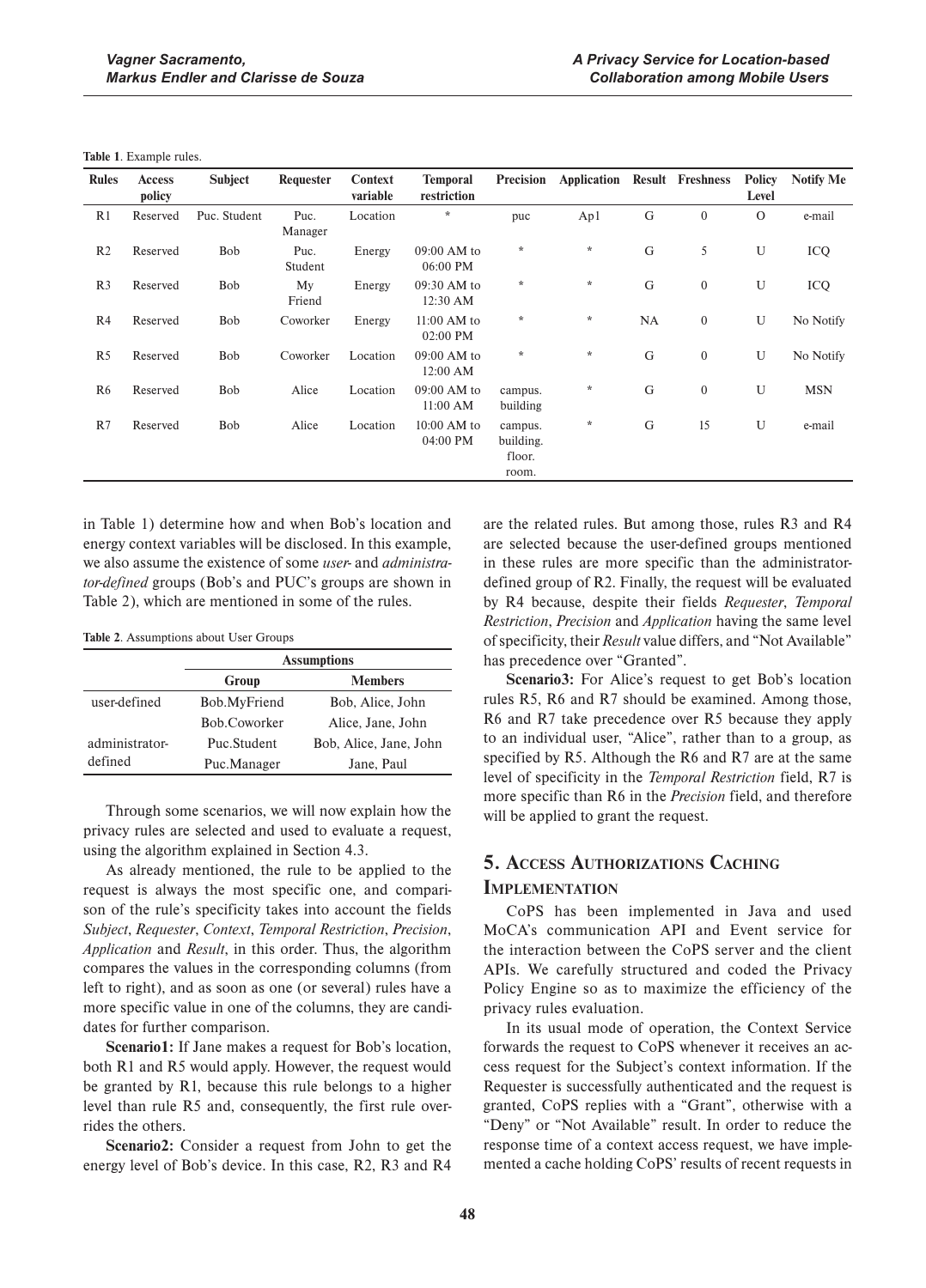the CAA API. This way, once a request from a Requester *R*, related to a given Subject *S*, a specific context variable *C*, an application *A* and a precision *P* has been evaluated, the Context Service can evaluate subsequent queries concerning (*R,S,C,A,P*) from the local cache.

From the results of our tests we could perceive that caching significantly reduces the number of queries to CoPS and also reduces the response time of the context access authorization.

The local cache managed by the CAA is completely transparent to the Context Service, and the developer of this service can decide whether he wants to use it, or not. When the CAA processes a new access authorization request from a context service that uses cache, it forwards the request to CoPS and subscribes itself at CoPS' event server as interested in being notified whenever the result of the evaluated request changes. This way, whenever there is a change of a privacy rule, the event service will evaluate if this modification invalidates the result of any of the subscriber's request. The event server will only analyze the requests that match the Subject of the updated privacy rule. If the result value changed, the server will immediately notify the subscriber(s), such that the corresponding CAA's can update the cache with the new result of a given request.

After the Subject has defined his privacy policy the privacy rules will not be updated quite frequently, and consequently, the number of notifications of cache updates will be low.

The main problem of using a cache for the access authorization results is that there may be a short time interval between the update of a specific privacy rule at CoPS and the corresponding delivery of a cache update notification at the context service leading to a potential breach in the Subject's privacy control. The context service developer has to analyze if the increase of performance out-weights an eventual risk of an incorrect result.

# **6. PERFORMANCE EVALUATIONS AND USER EXPERIMENTS**

In order to evaluate the impact and the benefits of the proposed privacy service, we carried out two kinds of experiments, a performance evaluation and qualitative user studies. The first experiment was done to evaluate how much CoPS adds to the response time of a location service. The second one aimed at a qualitative assessment of how the test users would utilize the privacy controls offered by CoPS .

### **6.1. PERFORMANCE EVALUATION**

In this section, we describe some performance tests that we did with the purpose of measuring CoPS' scalabil-

ity and throughput. The goal was to measure how much the request processing by CoPS contributes to the total time spent for the context access request. In these tests, we used two machines, on which we executed the CoPS server and the clients, respectively. Both were 2.4 Mhz Pentium IV, 512 MB of RAM, running WindowsXP Professional connected to a fast-ethernet local network. In our experiments, we did not use CAA caching, and measured the response times of the rules' evaluation process with and without network latency.

In essence, we wanted to evaluate three issues. First, we wanted to measure how the response time increases as a function of the number of applicable privacy rules at all specificity phases. Second, we wanted to identify how response time increases as a function of the number of concurrent clients with a pre-defined amount of privacy rules analyzed at all specificity phases. Third, we wanted to measure the latency of the specificity algorithm disregarding the network latency.

In our first experiment, we populated the CoPS' rule database with a carefully selected set of privacy rules, in such a way that the same amount of privacy rules would be selected at each specificity phase. This experiment aimed to identify how the increase of the most-specific rule set (i.e., applicable privacy rules analyzed at each specificity phase, including temporal restriction, precision, application and result) contributes to the latency. Figure 4 outlines the results of this experiment. In this test, we ran one client that made 100 consecutive requests and measured the average elapsed response time to evaluate the requests. We carefully set up the rules' fields so that each different test could select a specific amount of most-specific rules to be analyzed at each specificity phase.

From this test, we have identified that the total number of rules in CoPS' database do not have direct impact on the



**Figure 4**. Response Time vs. Number of Applicable Privacy Rules.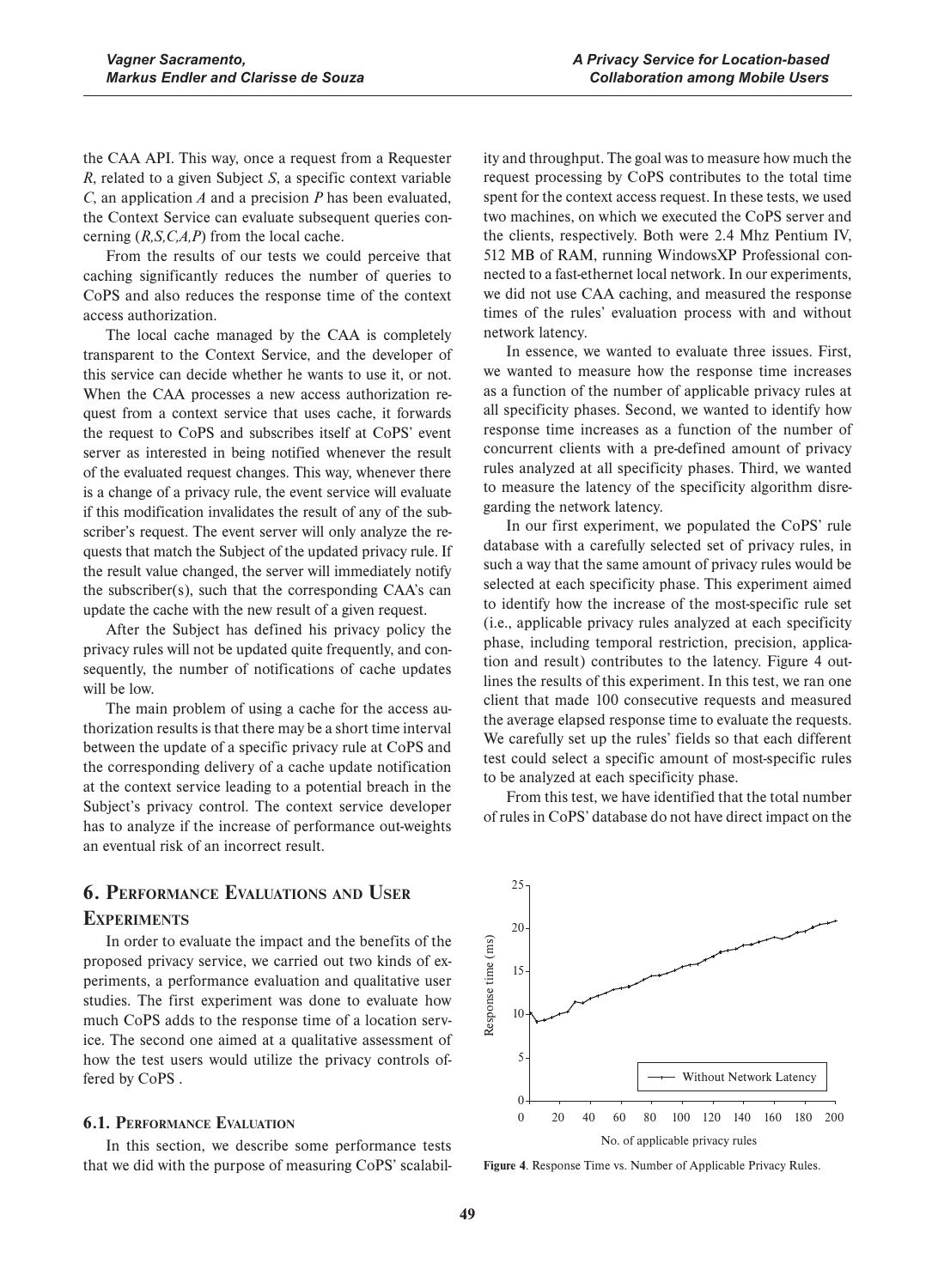response time latency, because the SQL queries used for retrieving the rules (depending on the Subject, Requester, context variable and access policy) already discard all the non-applicable privacy rules with low delay. In addition, the algorithm described in Section 4.3 shows that each phase of the specificity analysis may eliminate some rules for further analysis. Hence, it is important to note that the main bottleneck of the specificity evaluation algorithm is not the amount of applicable privacy rules selected through the SQL query, but the number of privacy rules processed at each specificity phase. As shown in Figure 4 the response latency has linear increase with the number of most-specific privacy rules. From this experiment, we can see that when the most-specific set is large (about 200 most-specific rules at all specificity phases for a single request) the response time is about 20ms. However, we believe this to be unlikely scenario, and that in practice in the worst-case, the specificity algorithm will select and evaluate, at each specificity phase, no more than 15 privacy rules for each request. Hence, we realized the following tests (shown in Figure 5) using a pre-defined set of 15 most-specific applicable rules.

Figure 5 shows the results of the second and third experiments, where we analyzed the average response time, varying the number of concurrent clients. For these tests, we populated CoPS' user database with 301 users: 300 possible Requesters and one Subject 'S1'. In order to reduce the amount of privacy rules, we grouped the 300 Requesters into 'MyFriend' group and created 15 privacy rules with the Subject and Requester fields holding 'S1' and 'MyFriend' values respectively. All these rules were at the INDIVIDUAL level and we assumed that the Liberal default access policy had been chosen. We also carefully set up the rules' fields so that all of them would be always selected/analyzed in all specificity phases for each request. We then ran an increasing number of con-



**Figure 5**. Response Time vs. No. of Concurrent Requests.

current requesting clients, where each client made the same request 100 times. Next, we measured the response times with and without network latency.

The only difference between these two experiments is that the second one evaluates the specificity algorithm's latency, but it does not take into account the network latency.

The results (Figure 5) show a linear increase of both the response time including network delay and the algorithm latency when the number of concurrent clients is increased. Furthermore, the results show that the specificity algorithm's latency has little influence on the total response times of a context access requests. These tests indicate that the overhead caused by the privacy control processing by CoPS represents only a small portion of the total round-trip-delay of context data access and processing by a Context Service.

#### **6.2 QUALITATIVE USER STUDIES**

Because privacy is a subjective concept with a wide range of individual variations in interpretations and preferences, we have carried out a study with typical users (in their particular social and cultural context). They were exposed to simulated situations where the level of location information disclosure was an important issue, and asked to use CoPS' privacy-control functions to adjust their privacy rules. The goal of the study was to gain a deeper understanding of the ways that the user configures and modifies her privacy settings, and not to generalize, or even predict, how *most* users would deal with privacy problems using CoPS .

The participants were interviewed and later played a game using a CoPS simulation. We used a simplified indoor-location-based multi-player treasure hunt game *LoMC* (Figure 6). The game provided instant messaging (chat) capability and means of querying the other participant's locations, as well as controlling disclosure of the own location. We then exposed the user to some hypothetic scenarios of a two-team treasury hunt competition (through a game instructions chat room), where she would have to interact and coordinate with their hypothetic team-mates their movements and the best location disclosure strategy to win the opponent team. Through a server interface (Figure 7) we monitored and logged all the user's actions, such as requests to access the other user's location, (simulated) movement to another location, changes of her own privacy settings, etc.

An analysis of the interviews and test behavior allowed us to appreciate whether the participants' perceptions converged to, or diverged from, some design assumptions related to the usability of CoPS. Specifically, the focus of the study was to find out how participants interpreted CoPS privacy control mechanisms. We wanted to know if the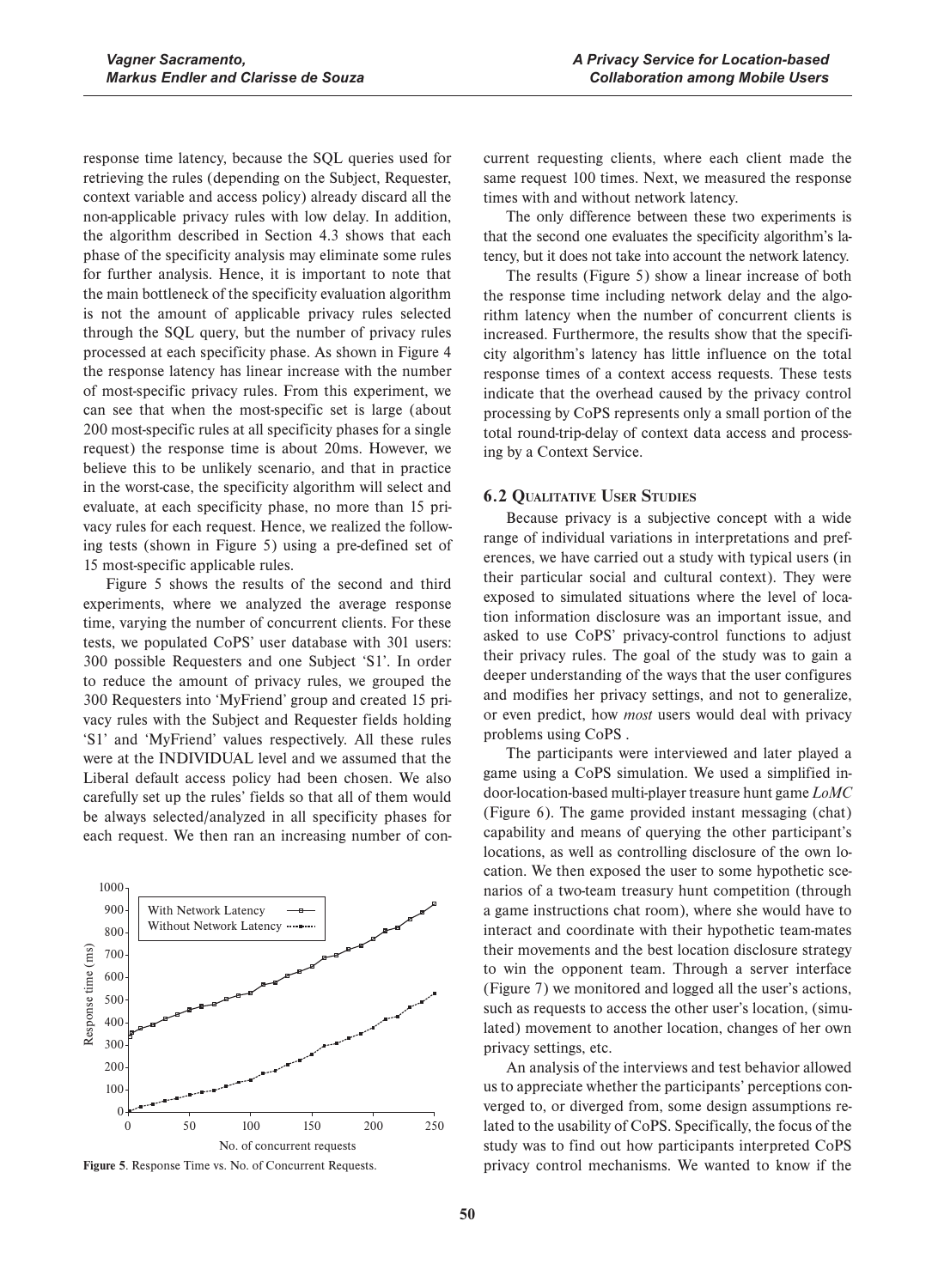| E Location-based Mobile Collaboration Tool                                        |                                                                                                                     |                           |                                                      |                                                                                        |        |
|-----------------------------------------------------------------------------------|---------------------------------------------------------------------------------------------------------------------|---------------------------|------------------------------------------------------|----------------------------------------------------------------------------------------|--------|
|                                                                                   |                                                                                                                     |                           | Location-based Mobile Collaboration Tool - LoMC Tool |                                                                                        |        |
|                                                                                   |                                                                                                                     |                           | System's messages/Game Instructions                  |                                                                                        | Quit   |
| Message received at: 07:56:10<br>Subject: Location-based Game                     | The members of your group know that you are close to a lost gadget, but we cannot guarantee if your opponents know. |                           |                                                      |                                                                                        |        |
| User logged in: User1<br><b>People Finder</b><br>Chat<br><b>Get user Location</b> | <b>Location Request Report</b><br><type login="" name="" user's=""></type>                                          | OK                        | User's current location:                             |                                                                                        |        |
| Your own current location is:                                                     | PUC.Kenedy.4o Floor.Room 405                                                                                        | <b>Status visibility:</b> |                                                      | My Group <undefined><br/>Other Groups <undefined></undefined></undefined>              | Change |
| Set your own location to:                                                         | PUC-Rio<br>۰<br><b>PUC-Rio</b><br>▲<br><b>PUC.RDC Building</b><br><b>RDC.5o Floor</b><br>RDC.5o Floor.Room 505      | OK                        | <b>Location visibility:</b>                          | Everyone / Available<br>My Group / PUC.Kenedy.4o Floor.Room 405                        | Change |
|                                                                                   | RDC.5o Floor.Room 510<br>RDC.5o Floor.Room 512<br><b>RDC.40 Floor</b><br>RDC.5o Floor.Room 405                      |                           |                                                      | Other Groups / PUC.Kenedy.4o Floor.Room 405<br>Everyone / PUC.Kenedy.4o Floor.Room 405 |        |

Figure 6. LoMC Client.

| LoMC Server         |                                             |                                                                                                                     |                                                          |                                                 |  |  |  |
|---------------------|---------------------------------------------|---------------------------------------------------------------------------------------------------------------------|----------------------------------------------------------|-------------------------------------------------|--|--|--|
|                     |                                             |                                                                                                                     | Location-based Mobile Collaboration Server - LoMC Server |                                                 |  |  |  |
|                     |                                             |                                                                                                                     |                                                          |                                                 |  |  |  |
|                     |                                             |                                                                                                                     |                                                          | Quit                                            |  |  |  |
| User                | Location                                    | MyGroup Policy & Location Precision Other Groups Policy & Location Prec.                                            |                                                          | <b>Everyone Policy &amp; Location Precision</b> |  |  |  |
|                     | User2 PUC.Kenedy.4o Floor.Room              | <undefined></undefined>                                                                                             | <undefined></undefined>                                  | Available/Room Level                            |  |  |  |
|                     | Coor PUC.Kenedy.4o Floor.Room               | <undefined></undefined>                                                                                             | <undefined></undefined>                                  | Available/Room Level                            |  |  |  |
|                     | User1 PUC.Kenedy.4o Floor.Room              | <undefined></undefined>                                                                                             | <undefined></undefined>                                  | Available/Room Level                            |  |  |  |
|                     | User4 PUC.Kenedy.4o Floor.Room              | <undefined></undefined>                                                                                             | <undefined></undefined>                                  | Available/Room Level                            |  |  |  |
|                     | User3 PUC.Kenedy.4o Floor.Room              | <undefined></undefined>                                                                                             | <undefined></undefined>                                  | Available/Room Level                            |  |  |  |
|                     | User6 PUC.Kenedy.4o Floor.Room              | <undefined></undefined>                                                                                             | <undefined></undefined>                                  | Available/Room Level                            |  |  |  |
|                     | User5 PUC Kenedy 40 Floor Room              | <undefined></undefined>                                                                                             | <lindefined></lindefined>                                | Available/Room Level                            |  |  |  |
|                     | Coor PUC.Kenedy.4o Floor.Room               | <undefined></undefined>                                                                                             | <undefined></undefined>                                  | Available/Room Level                            |  |  |  |
|                     |                                             |                                                                                                                     |                                                          | ٠                                               |  |  |  |
| <b>Instructions</b> | <b>Sent Messages</b>                        |                                                                                                                     |                                                          |                                                 |  |  |  |
|                     |                                             |                                                                                                                     |                                                          |                                                 |  |  |  |
|                     |                                             |                                                                                                                     | <b>System's Message Corfiguration Parameters</b>         |                                                 |  |  |  |
| Initial Phase       | <b>Set Game Phase Name</b>                  |                                                                                                                     |                                                          |                                                 |  |  |  |
|                     |                                             |                                                                                                                     |                                                          |                                                 |  |  |  |
|                     |                                             |                                                                                                                     |                                                          |                                                 |  |  |  |
|                     | Location-based G<br><b>Messages Subject</b> |                                                                                                                     |                                                          |                                                 |  |  |  |
|                     |                                             |                                                                                                                     | Type the System's message/Game Instruction               |                                                 |  |  |  |
|                     |                                             |                                                                                                                     |                                                          |                                                 |  |  |  |
|                     |                                             | The members of your group know that you are close to a lost gadget, but we cannot guarantee if your opponents know. |                                                          |                                                 |  |  |  |
|                     |                                             |                                                                                                                     |                                                          |                                                 |  |  |  |
|                     |                                             |                                                                                                                     |                                                          |                                                 |  |  |  |
|                     |                                             |                                                                                                                     |                                                          |                                                 |  |  |  |
|                     |                                             |                                                                                                                     |                                                          |                                                 |  |  |  |
|                     |                                             |                                                                                                                     |                                                          |                                                 |  |  |  |
|                     |                                             |                                                                                                                     |                                                          |                                                 |  |  |  |
|                     |                                             |                                                                                                                     |                                                          |                                                 |  |  |  |
|                     |                                             |                                                                                                                     |                                                          |                                                 |  |  |  |
|                     |                                             |                                                                                                                     |                                                          |                                                 |  |  |  |
|                     | Send                                        | Send this message to:<br>Clear                                                                                      | <b>C</b> Group Everyone                                  | <b>Send location request</b><br>۰               |  |  |  |
|                     |                                             |                                                                                                                     |                                                          |                                                 |  |  |  |
|                     |                                             |                                                                                                                     |                                                          |                                                 |  |  |  |

Figure 7. LoMC Server.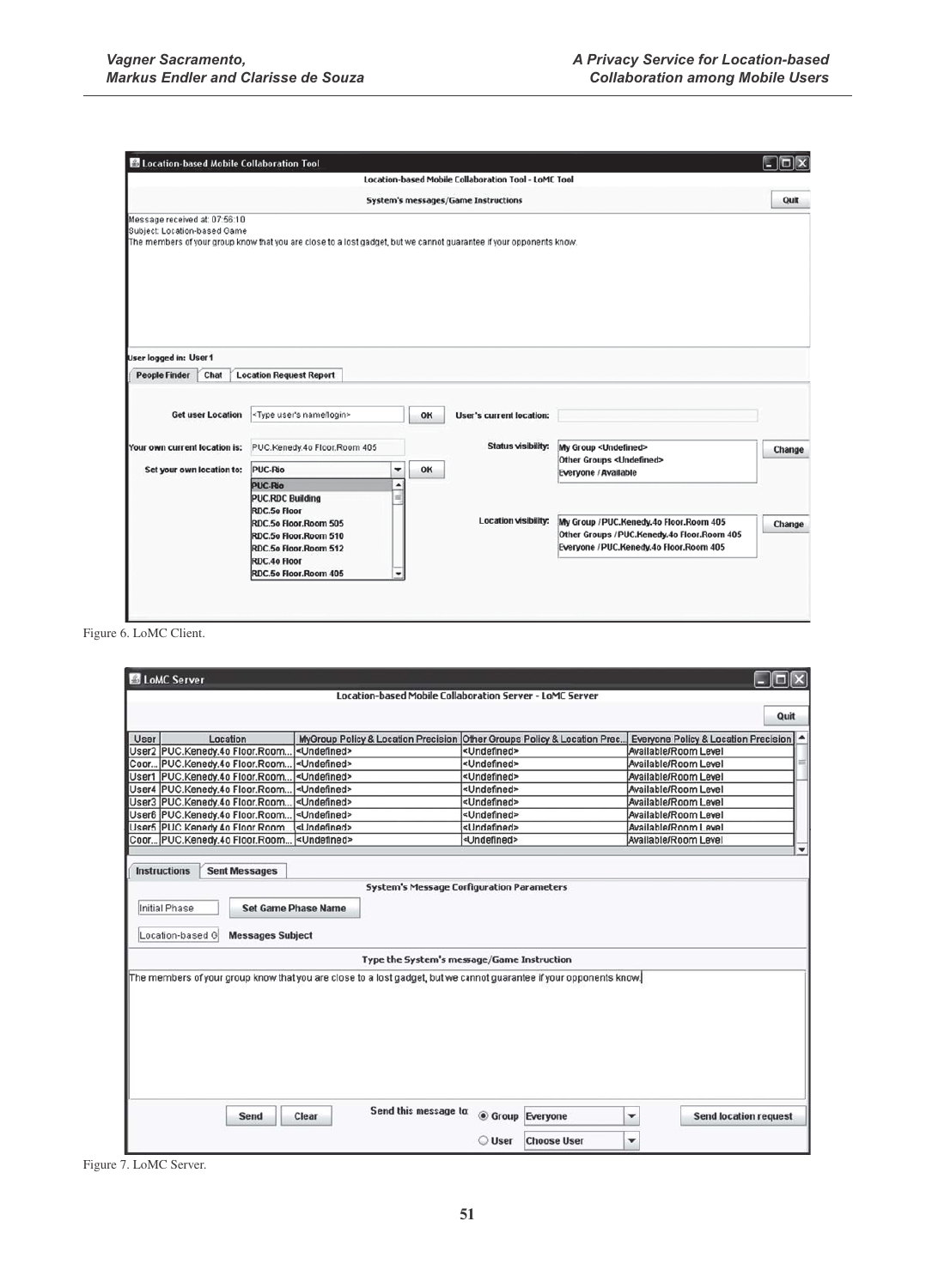users perceived them to be effective (i.e., "if they worked") and useful (i.e., if they met their expectations) with respect to handling privacy issues in location-based services.

Qualitative studies usually require long preparation and laborious execution [45]. Our experiment required the preparation of the hypothetical game scenarios, the development of the simulator of the game, and the selection of methods and techniques for the interviews and the simulation. We made audio recordings of the interviews and video recordings of the participants' interaction with the simulator. During the interviews, participants were asked open-ended questions, whose answers were compared, during the analysis and interpretation phase, with their attitudes and decisions while running the game simulation.

In the experiment, only a subset of the controls presented in Section 3.1 was used (e.g., controls for location visibility and notifications). We have decided not to run the experiment with all CoPS controls for mainly two reasons: the complexity of simulating comprehensible and plausible scenarios for each and every control dimension; and the influence of interface design decisions on the users' interpretation of privacy control features of the simulator. In other words, simulating the use of all controls would require the design and implementation of a very game-specific and intuitive user interface, whose implementation would not be cost-effective and justifiable for the purposes of our qualitative studies. The critical question in selecting a subset of controls was, however, to know whether they were sufficiently representative of the kinds of privacy-related issues that using CoPS is likely to entail. Our choice was informed by previous studies reported in the literature, and, as will be shown, the subset of controls in our experiments gave rise to a rich collection of findings.

### **6.2.1. METHODOLOGY**

Our studies were designed to collect feedback from participants with respect to a number of CoPS design hypotheses, briefly described below (for a detailed description, see [40]). In particular, we were interested in finding out whether there were reasons for rejecting them.

Design Hypotheses involving Users' Needs and Preferences:

**Hypothesis 1**: There are situations when users want to balance privacy against sociability, disclosing their location information in different levels of detail, depending on such factors as the time of day and the potential requesters.

**Hypothesis 2:** Some users don't want to go into the details of configuring privacy-protection controls when using LBS. However, they want to know what information is being broadcast about them, to whom, and how.

**Hypothesis 3:** Some users don't care whether their location is known by other users or not.

**Hypothesis 4:** Some users are willing to create different privacy profiles to match different social roles that they play (e.g., teacher, supervisor, project coordinator).

**Hypothesis 5:** There are certain social situations where users want to deny access to their location information, but they don't want requesters to know they are doing it.

In order to assess the plausibility of the above design hypotheses, we elaborated a series of plausible privacysensitive social scenarios, and cast them in the context of a game. We also elaborated a set of open-ended questions that participants should answer before and after they played the simulated game. Such questions addressed aspects of the game scenario, both related to specific design hypotheses. Thus, we could triangulate conclusions about the value of CoPS designed features.

The procedures of the experiment started with the interviews, whose questions were divided into two groups. The first group of questions aimed at finding out how respondents dealt with privacy issued while using chat, instant messaging, and cell phones. The second, aimed at finding what they rationally think they would do while using LBS to play a `quest' game (competitors should find the location of various objects, based on cues they were given individually). Two examples of pre-test interview questions are:

- Do you have personal privacy criteria to answer a cell *phone call? What about for making a call yourself?*
- *Do you see a problem if a player decides to disclose his location to his group or to his opponents?*

The next procedure was the game. First, participants were given a short tutorial where we explained the game itself and how to use the simulator. The quest game was played by two competing teams. Each player's goal was to help his or her team find a number of hidden objects around campus before the other team did it. The quest was to take place in their habitual campus life context, i.e., some of their team members might be in class or in a meeting with their supervisors, while others might be free to look for the objects. All communication among team members was done via the simulator. The game simulator worked like a text-based MUD or RPG system (e.g., Adventures Unlimited - http://www.tharel.net/), and location information was signified by the names of places around campus (like buildings, cafeterias, lounges, etc). The simulator was controlled by one of the authors, who was the game manager, capable of sending different scenario parts to the players, inducing different situations and unfolding of the game strategy. For example, the simulator could send a player a text message shown in Figure 7: "The members of your group know that you are close to a lost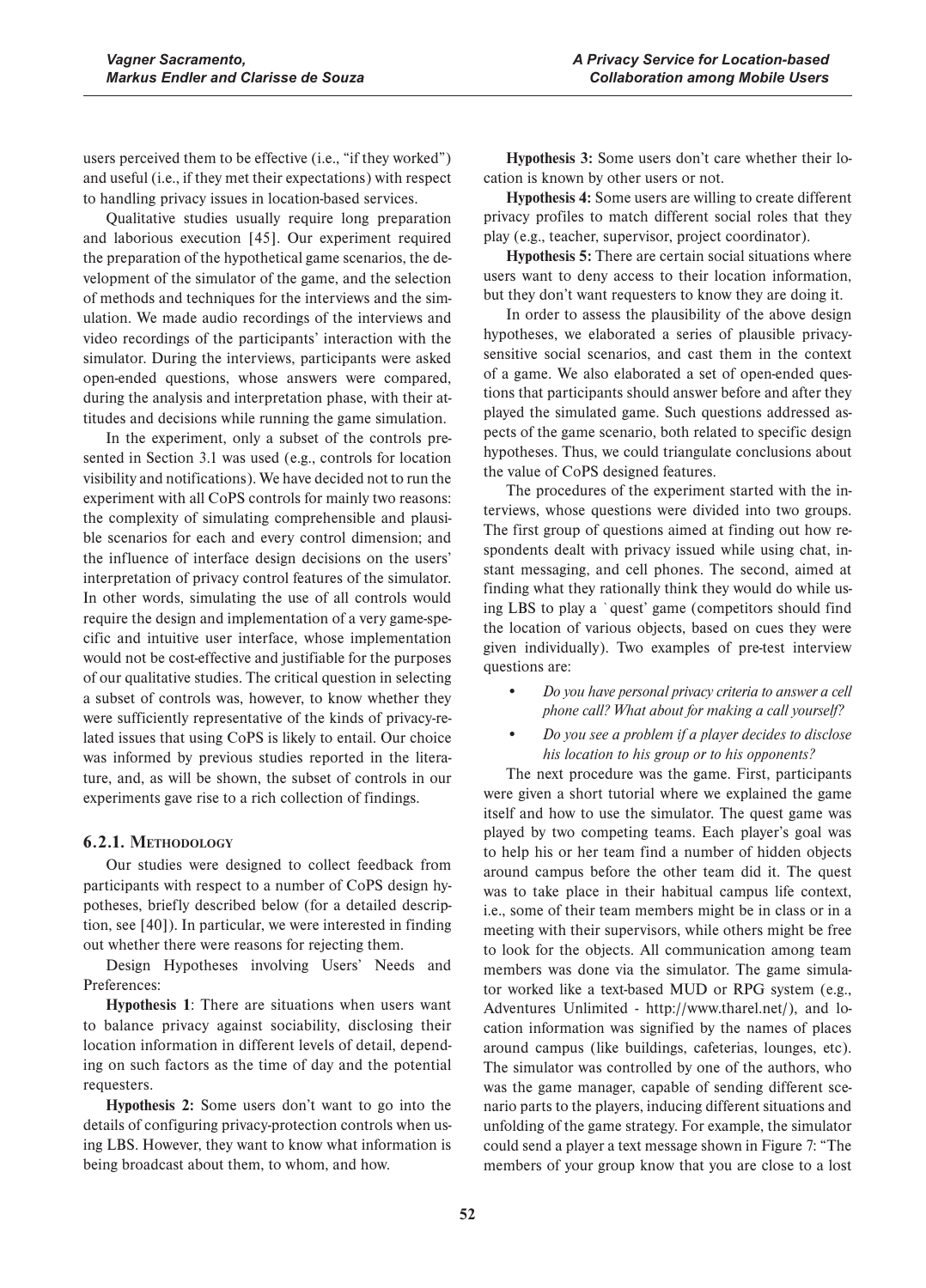gadget, but we cannot know for sure if your opponents know it or not."

Through the simulator's interface (Figures 6 and 7) participants could control the broadcast conditions of his location information, as well as to request information from all other participants (in his or her team, and in the other team). Commands issued through the interface were actually executed by the human game manager in a 'Wizard of Oz' setting [27, 26].

The final experiment procedure was a post-test interview, where we tried to elicit the participants' experience with the simulator, trying to find out if they could use the simulator's interface, if the controls were felt to be useful, what were the main difficulties, how difficult it would be to manage those privacy controls in real life situations, etc. Altogether, participants were involved in the study for approximately 90 minutes.

### **6.2.2. FINDINGS**

In pre-test interviews participants reported that they do care about privacy online if personal data is involved or if others can 'draw conclusions about them', like inferring that they are working, or just passing time, or with their friend, and so on. As one participant said: *"I care that people may have access to my personal information, or that they can find out that I am online and what I'm doing.''*

Nevertheless, we found cases where participants who said they cared about their privacy did not even bother to block their competitors' access to their location information. Such access did allow competitors to draw relevant conclusions about what the participant's whereabouts, and thus there was an apparent contradiction between what the participants said and what they did. Engagement may have played a factor. Perhaps the simulated game was not engaging enough for some participants, but in all recorded interaction shows that most participants did control other people's access to their location information. This reinforced our first design hypothesis.

We also found that participants disclosed their exact location information for members of the same team, and imposed some kind of restriction to members of the competing team. We took this to mean that in real life situations they have strategies for deciding the level of disclosure they grant to different people in different contexts.

Participants declared that they believed it would be too difficult to update their privacy disclosure preferences in various contexts. There are too many controls involved and the diversity of privacy-sensitive situations is wide. Most participants felt that pre-configured profiles (e.g., 'In a Meeting', 'Taking a Break', etc.) could be used to alleviate this complexity, especially if there was a way to

automatically trigger such profiles and if exceptions were easy to handle. One participant said:

*"I would like to create profiles to control privacy-sensitive information. If the user has to configure each and every parameter every time, he is likely to make mistakes and give access to his location when he does not mean to."*

This reinforces our fourth design hypothesis.

However, our experiments showed evidence that weakens the fifth design hypothesis. When they found themselves in situations where we thought they would choose to 'Deny Access', they did not do it. In post-test interviews most users said that they did not remember this option or that they did not understand it. We think this may have happened for different reasons. One is that the interface design made this option more complicated to find than it should be. The other is that in the game scenario itself the cues for using this functionality were not properly motivated. Therefore, further studies must be carried out in order to assess our fifth design hypothesis.

We also found that our design hypotheses may be reinforced or weakened as different social circumstances arise. For example, if users think that there is no particular risk in letting others know where they are, they may just let their location be informed, taking an occasional look at access request reports and notification. This goes against our first design hypotheses, and reinforces the second and third. In perceived risk situations, however, users block access to all location information, and carefully control how/if they are seen by others. Here our first design hypothesis is stronger than the second and third. Therefore, the attitude of users towards our design hypotheses is not one of definitive accept or reject. It is contingent to the social and psychological circumstances of the users.

If such contingencies were found in a small group of participants, we can expect a much more intricate and diverse set of contingencies to be found as we expand the group of observed users. Consequently, we believe we cannot make useful generalizations with respect to the users' expectations and needs. What can be learned from our experiment, however, is that effective and agile communication of design features and system functionality probably constitutes the prime challenge of this kind of technology.

Along these lines, we collected evidence that sometimes users 'waste' the design effort because they 'forget' that some feature can be used. Yet, at the same time, participants expressed their belief that maybe the technology should have even 'more [sophisticated] control features'. This observation echoes an early finding by [6] about the 'paradox of the active user'. The authors found that there are conflicting cognitive strategies at work when users interact with computer technology. On the one hand, their social context offers high payoff for 'getting things done'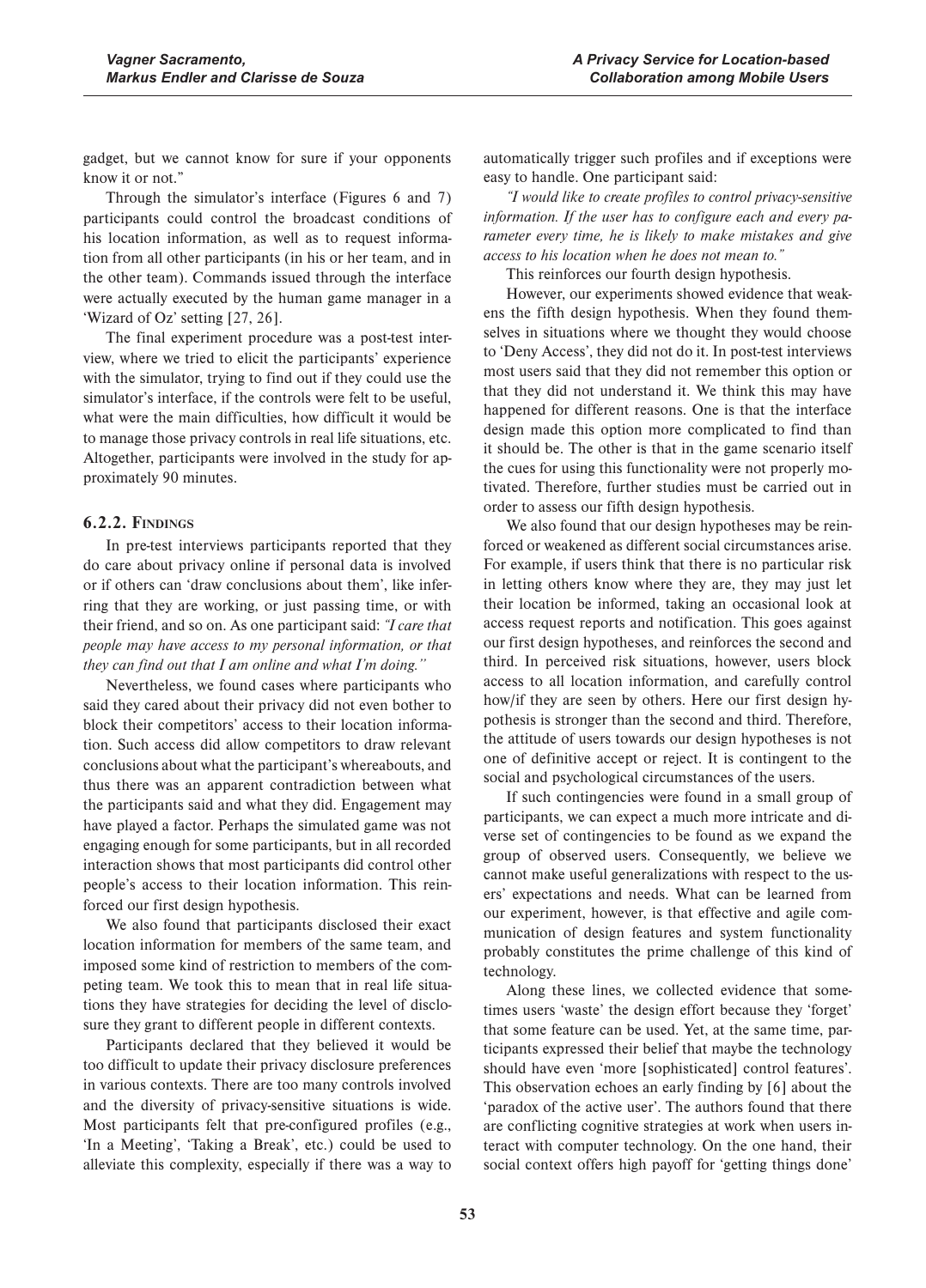(productivity) and low payoff for 'learning how to do things better'. On the other, users' performance quickly reaches an asymptote at mediocre levels of efficiency, where users can 'get things done' (one way or another). Together, these facts suggest that users want technology to do smart things, but they don't want to go into the trouble of having to learn it. For designers and developers of computer technology, this attitude may be very disorienting. Carroll & Rosson suggest that:

"There are two ways we might reduce the motivational 'cost' of learning: make the learning safer and more riskfree, or make the relevant information easier to find. If trying out a new function is perceived as risk-free, a learner may be more willing to try it; it is less likely to interfere with the goal of producing something. Several design approaches have been taken in promoting the "safety" of systems during training. These fall into two classes - controlling the consequences of any given action by the user, and controlling the actions available to the user"[6].

Since 'controlling the consequences of any given action by the user' when privacy is involved is not a realistic goal, we might try to control 'the actions available to the user'. But, it is not clear if this kind of design direction would not cause more (instead of less) social blunders to users. Hence, further studies are clearly needed.

## **7. RELATED WORK**

There are several research work that deal with privacy issues related to anonymity [21, 15], data confidentiality (through cryptography mechanisms) [20, 19], access control [11], privacy architecture to the Web [24], among others. However, we cared to make a comparison with works that propose an approach, a service or an architecture to handle privacy issues related specifically to location- or context-aware applications.

Context Fabric (Confab) [22] is an architecture that offers privacy control mechanisms tailored to location information. The design of Confab's architecture is based on several privacy requirements that stress flexibility in the use of privacy-aware applications. Compared to this work, we incorporated functionalities to CoPS that offer more flexibility for the user's and organization's privacy policy management. For example, we defined mechanisms for fine grained access control, user-defined privacy profiles, hierarchy of privacy policies, access control policies, access reports, rule templates, privacy profiles, among others.

Unlike CoPS, CoBrA (Context Broker Architecture) [7, 8] and *pawS* (*Privacy Awareness System*) [28] use the Requester's location as a key information to determine which access restrictions should be applied for disclosure of each kind of context information. However, the authors of these works do not discuss how their systems would behave when the required location information is not available.

Myles [33] proposed a *component framework* for privacy control which has been integrated to the location service *LocServ (Location Service)*. Through *Validator* components, *LocServ* evaluates if the user's location requested by a third party may be disclosed or not. The system presumes that a trustworthy organization will define a set of *Validators*, in the attempt not to overwhelm the user with this task. For atypical situations in which the default privacy policy implemented by *Validators* is not appropriate, the users may create new *Validators* by using tools that the authors considered "simple" and "intuitive". CoPS has some similarities with this project. For example, both support time-related access restrictions, user groups and rule templates. However, in CoPS 's design we have considered a more practical and feasible approach for dealing with the challenge of the continuous maintenance of the users' privacy policy, instead of just assuming that the system administrator is able to foresee the users' privacy needs or that some "simple tools" will effectively help the user to manage her privacy policies.

The IETF (*Internet Engineering Task Force*) Geopriv [44] identified the need of processing and transferring the location information among location-based services and applications preserving the privacy of the involved users. Geopriv creates a location object that encapsulates the users' location information and the requirements of privacy associated to the information. Some of the privacy requirements of CoPS are similar to the ones defined by IETF Geopriv, for example, the disclosure of the location information at different granularities and under temporal restrictions. However, because of the amplitude of the proposal and the complexity of dealing with privacy issues in a general setting, Geopriv is silent about several issues related to the management and maintenance of the users' privacy. As discussed by Harper [18], the rejection or adoption of a technology may be the consequence of an ideological attitude which, a priori, bears no direct relation to the purposes of the technology. This makes us believe that general proposals tend to be unsuccessful because of the difficulty to take into consideration the very diverse ways that people in different communities react to intrusiveness by technologies.

Neisse et al. [34] have proposed the concept of a *Context-Aware Management Domain* as an abstraction that allows to enforce more generic, context-aware policies (of different types and purposes) on dynamic sets of entities, i.e., Requesters and Subjects, according to their association with a common context situation, such as "persons nearby", which holds for persons that are closer than a given distance. For example, such a context-aware privacy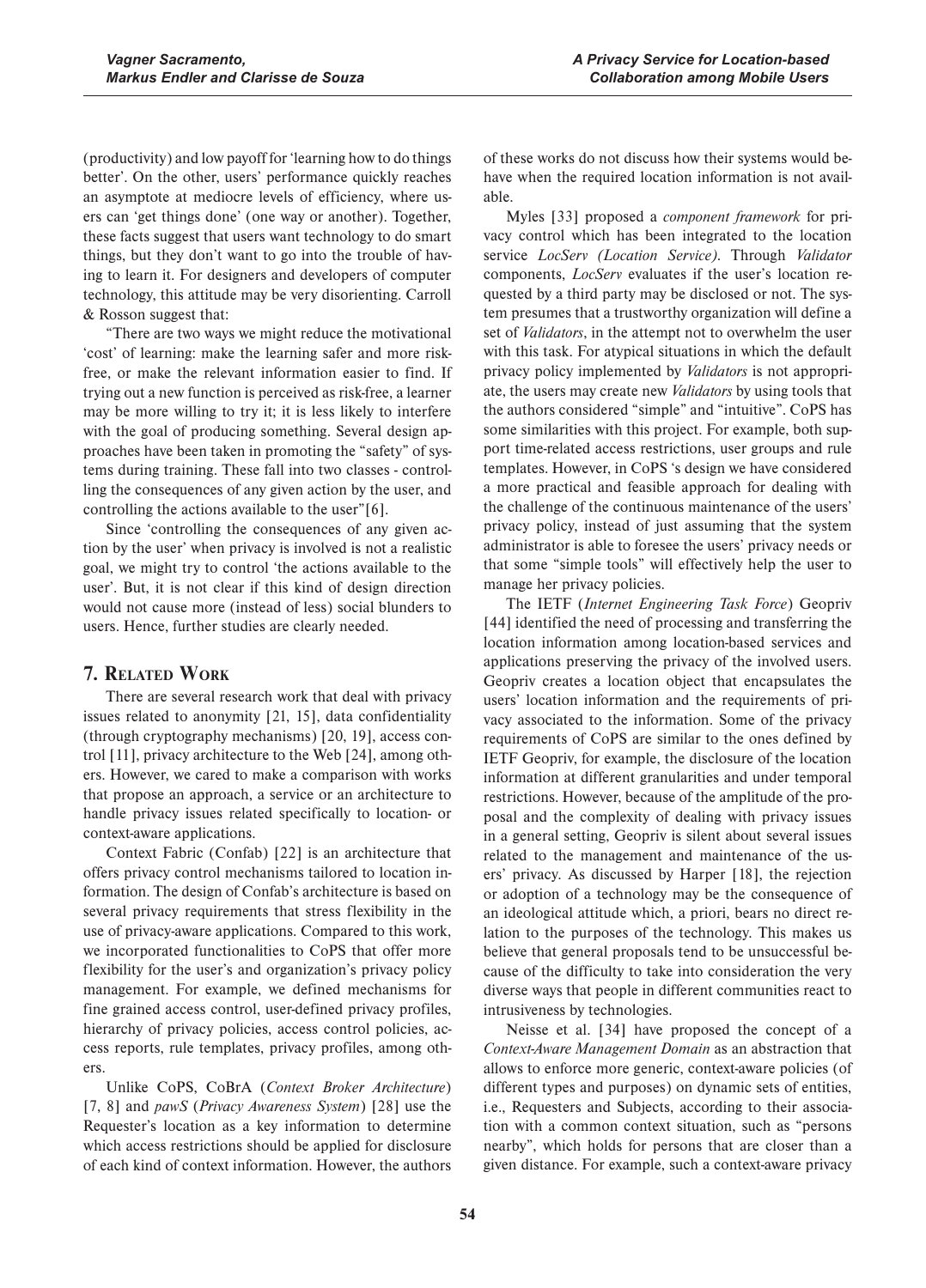obligation policy could be "when Bob's identity is requested by nearby persons it should not be anonymized". While this abstract means of defining policies may be helpful for some kinds of policies, we don't believe that it is suitable for privacy control. In our point of view, a user's privacy preference largely depends on who the requester is, and hence cannot be formulated just in terms of a situation context. Moreover, unlike CoPS, this work does not take into account that privacy rules usually need to be continuously updated by the user, not only because it is difficult to get the initial preferences wright, but also because the user privacy requirements may change according to his current situation, activity or mood, all of which can hardly be precisely specified through a context situation in advance. Yet another difference is that the proposed policy provider does not support fine-grained control of context disclosure, such as selection of a specific (context) data precision or freshness level, which gives the user with more flexibility for personalizing his privacy policies.

Compared to these works [9, 3, 36, 25, 22, 8, 33], the main contribution of our work is that CoPS offers a larger, more comprehensible and effective set of privacy control mechanisms that assist the user in building and maintaining her privacy policy. For example, we have defined new design principles (e.g., fine-grained access control, userdefined privacy profiles, hierarchy of privacy policies) and incorporated new functionalities for privacy control into CoPS (e.g., Policy Hierarchies, the Specificity Algorithm, Access Policies, Privacy Profiles, among others) that offer more flexibility for the management of privacy control by users and organizations. We believe that these functionalities are of fundamental importance to the usefulness of a privacy service.

# **8. CONCLUSION**

From the qualitative user studies we could identify some users' opinions and attitudes that reinforce the benefits and usability of CoPS 's privacy controls. Several users expressed the wish, or need, to find a compromise between sociability and privacy, e.g., by disclosing their location information with varying precision to different groups of Requesters. Users also stated that LBS applications for collaboration and communication may be very useful, but that without a proper mechanism that support fine-grained and customizable control of location information disclosure, these applications would present high risks to their privacy, and would compromise the benefits.

The notion of privacy is very personal, and there are substantial variations of the perceptions and attitudes that people have in relation to their privacy, e.g., we always find users that are very little, or very worried with their privacy. Consequently, we believe that in order to provide support for

most users' needs, the privacy service should feature a significant set of diverse privacy controls, giving the user a maximum of flexibility (to shape his individual privacy policy) and ease of managing it. In particular, these controls should support both conservative and liberal (aka. moderate) approaches toward privacy. For example, they should allow users to, *a priori*, deny all access to the own location, or enable users to disclose their location but monitor the accesses in parallel in order to identify and inhibit possible abuses.

As discussed in the results of the interviews and experiments, *the users should have much flexibility, but should not be overwhelmed with the configuration of their privacy preferences*. This conclusion has pointed to us one of the main problems related to the design of a privacy service, which can be summarized by the dichotomy Flexibility *versus* Complexity of privacy policy management. With CoPS the user does not need to define her privacy policy before she begins to utilize the LBS application, because she can use the *Default* policy rules. Then, while she is using the LBS application, she can gradually define her rules, by interacting with the system (by choosing the On-Demand policy, or creating rules with an "Ask Me" result), and by such she will naturally create own her privacy policy, customized to her current need. Furthermore, the user can select the "Liberal" policy, where she is able to identify eventual abuses/intrusions through notifications and reports about access attempts, or adopt a conservative approach through the "Reserved" policy. The user may also create temporary rules, or set up privacy profiles, that will help her to change the current policy according to the circumstances.

It's worthwhile to emphasize that, as discussed by [37, 39], there is neither a unique nor complete solution that ensures the users' privacy. In order to achieve the privacy level closest to the desired one, we should take into account the combination of different resources such as the legislation with its well-defined penalties to the possible violations, the social and/or corporative norms, the possible technological solutions and, finally also the belief in the appropriate social conduct of users and companies, that should follow the social protocol and ethic guidelines established in the society.

# **REFERENCES**

- [1] I. Altman. The environment and social behavior: Privacy, personal space, territory and crowding. In *Proceedings of Monterey, CA: Brooks/Cole Pub. Co., Inc.*, 1975.
- [2] I. Altman. Privacy regulation: Culturally universal or culturally specific? *Journal of Social Issues*, 33(3): 66-84, 1977.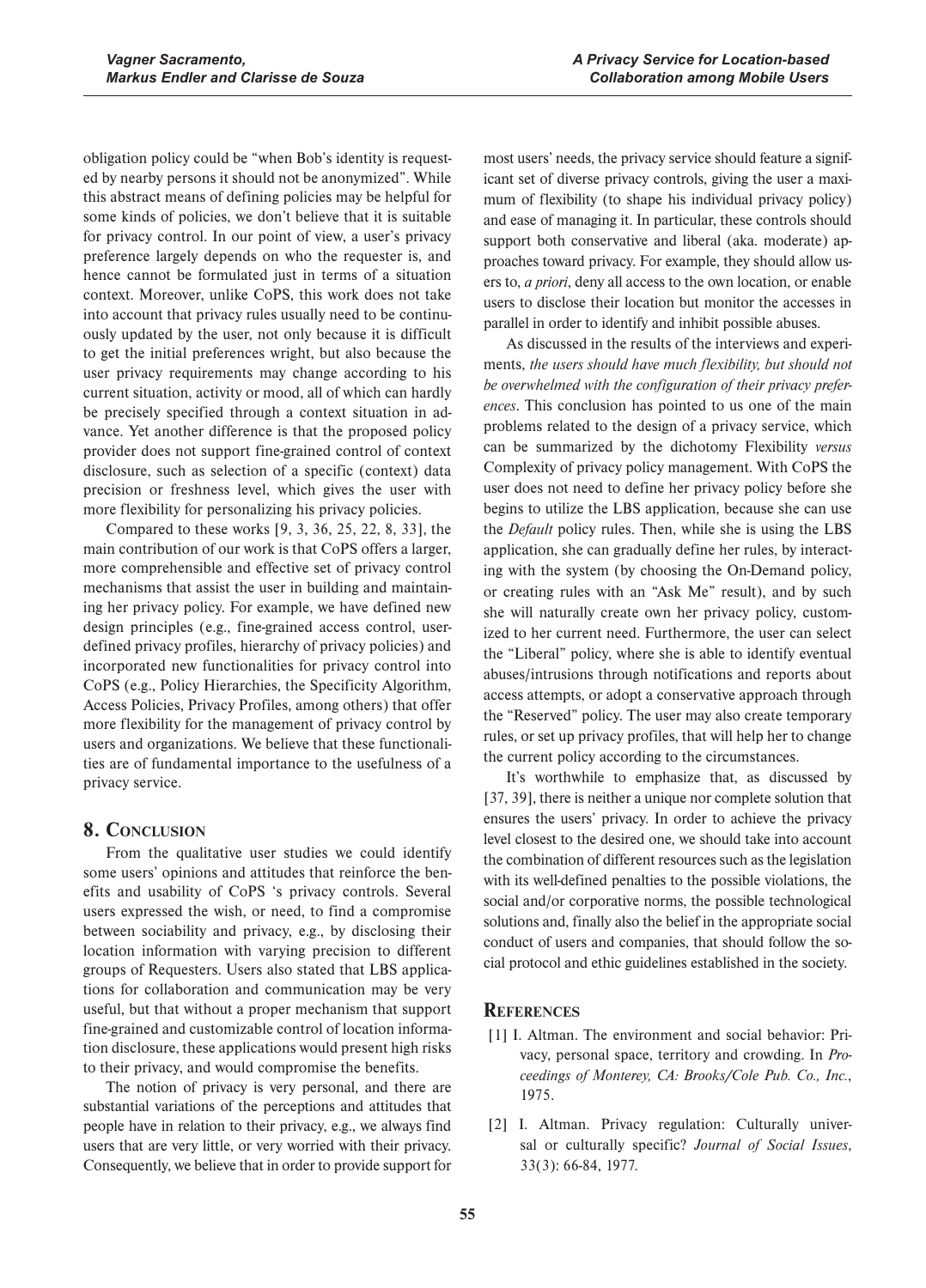- [3] D. Anthony, T. Henderson, D. Kotz. Privacy in location-aware computing environments. *IEEE Pervasive Computing*, 6(4):64-72, 2007.
- [4] L. Barkhuus, A. K. Dey. Location-based services for mobile telephony: a study of users' privacy concerns. In *Proceedings of INTERACT*, 2003.
- [5] A. R. Beresford, F. Stajano. Location privacy in pervasive computing. *IEEE Pervasive Computing*, 2(1): 46-55, 2003.
- [6] J. M. Carroll, M. B. Rosson. Paradox of the active user. In *Proceedings of Interfacing Thought: Cognitive Aspects of Human-Computer Interaction*, Cambridge, pages 80-111, 1987.
- [7] H. Chen, T. Finin, A. Joshi. A context broker for building smart meeting rooms. In *Proceedings of the Knowledge Representation and Ontology for Autonomous Systems Symposium, AAAI Spring Symposium*, Stanford, California, pages 53-60, 2004.
- [8] H. L. Chen. An intelligent broker architecture for context-aware systems. Unpublished Phd thesis, University of Maryland, 2005.
- [9] C. Cornelius, A. Kapadia, D. Kotz, D. Peebles, M. Shin, N. Triandopoulos. AnonySense: Privacy-aware people-centric sensing. In *Proceedings of the 2008 International Conference on Mobile Systems, Applications, and Services (MobiSys)*, pages 211-224, 2008.
- [10] Inc. Ekahau. http://www.ekahau.com/, Jan. 2005.
- [11] D. Ferraiolo, R. Kuhn. Role-based access controls. In *Proceedings of 15th NIST National Institute of Standards and Technology-NCSC National Computer Security Conference*, pages 554-563, 1992.
- [12] E. Goffman. The Presentation of Self in Everyday Life. Doubleday, New York, 1956.
- [13] K. Gonnalves, H. K. Rubinsztejn, M. Endler, B. Silva, S. D. J. Barbosa. Um aplicativo para comunicanyo baseada em localizanyo. In Proceedings of VI Workshop de Comunicanyo sem Fio e Computanyo Movel, pages 224-231, 2004.
- [14] J. Grudin. Desituating action: Digital representation of context. In *Proceedings of HCI '01: Human-Computer Interaction*, pages 269-286, 2001.
- [15] M. Gruteser, D. Grunwald. Anonymous usage of location-based services through spatial and temporal cloaking. In *Proceedings of MobiSys '03: Proc. First International Conference on Mobile Systems, Applications, and Services*, pages 31-42, 2003.
- [16] A. Haeberlen, E. Flannery, A. M. Ladd, A. Rudys, D. S. Wallach, L. E. Kavraki. Practical robust localization over large-scale 802.11 wireless networks. In *Proceedings of MobiCom '04: Proceedings of the 10th annual international conference on Mobile computing and networking*, New York, pages 70-84, 2004.
- [17] R. K. Harle, A. Hopper. Deploying and evaluating a location-aware system. In *Proceedings of MobiSys '05: 3*rd *international conference on Mobile systems, applications, and services*, New York, pages 219-232, 2005.
- [18] R. H. R. Harper. Why people do and don't wear active badges: a case study. *Comput. Supported Coop. Work*, 4(4):297-318, 1996.
- [19] U. Hengartner. Access Control to Information in Pervasive Computing Environments. Phd Thesis, Carnegie Mellon University, School of Computer Science, Aug 2005.
- [20] U. Hengartner, P. Steenkiste. Implementing access control to people location information. In *Proceedings of SACMAT '04: 9*th *ACM symposium on Access control models and technologies*, New York, pages 11- 20, 2004.
- [21] B. Hoh, M. Gruteser. Location privacy through path confusion. In *Proceedings of SecureComm '2005: 1*st *IEEE/CreatNet International Conference on Security and Privacy for Emerging Areas in Communication Networks*, Sept 2005.
- [22] J. I. Hong. An Architecture for Privacy-Sensitive Ubiquitous Computing. Phd Thesis, University of California at Berkeley, Computer Science Division, 2005.
- [23] J. I. Hong, J. A. Landay. An architecture for privacy-sensitive ubiquitous computing. In *Proceedings of MobiSYS '04: 2*nd *international conference on Mobile systems, applications, and services*, New York, pages 177-189, 2004.
- [24] L. Ishitani. Uma Arquitetura para Controle de Privacidade na Web. Phd Thesis, Universidade Federal de Minas Gerais, 2003.
- [25] A. Kapadia, T. Henderson, J. J. Fielding, D. Kotz. Virtual walls: Protecting digital privacy in pervasive environments. In *Proceedings of the Fifth International Conference on Pervasive Computing (Pervasive)*, volume 4480 of *LNCS*, London, pages 162-179, May 2007.
- [26] J. F. Kelley. An empirical methodology for writing user-friendly natural language computer applications. In *Proceedings of the SIGCHI conference on Human Factors in Computing Systems*, New York, pages 193-196, 1983.